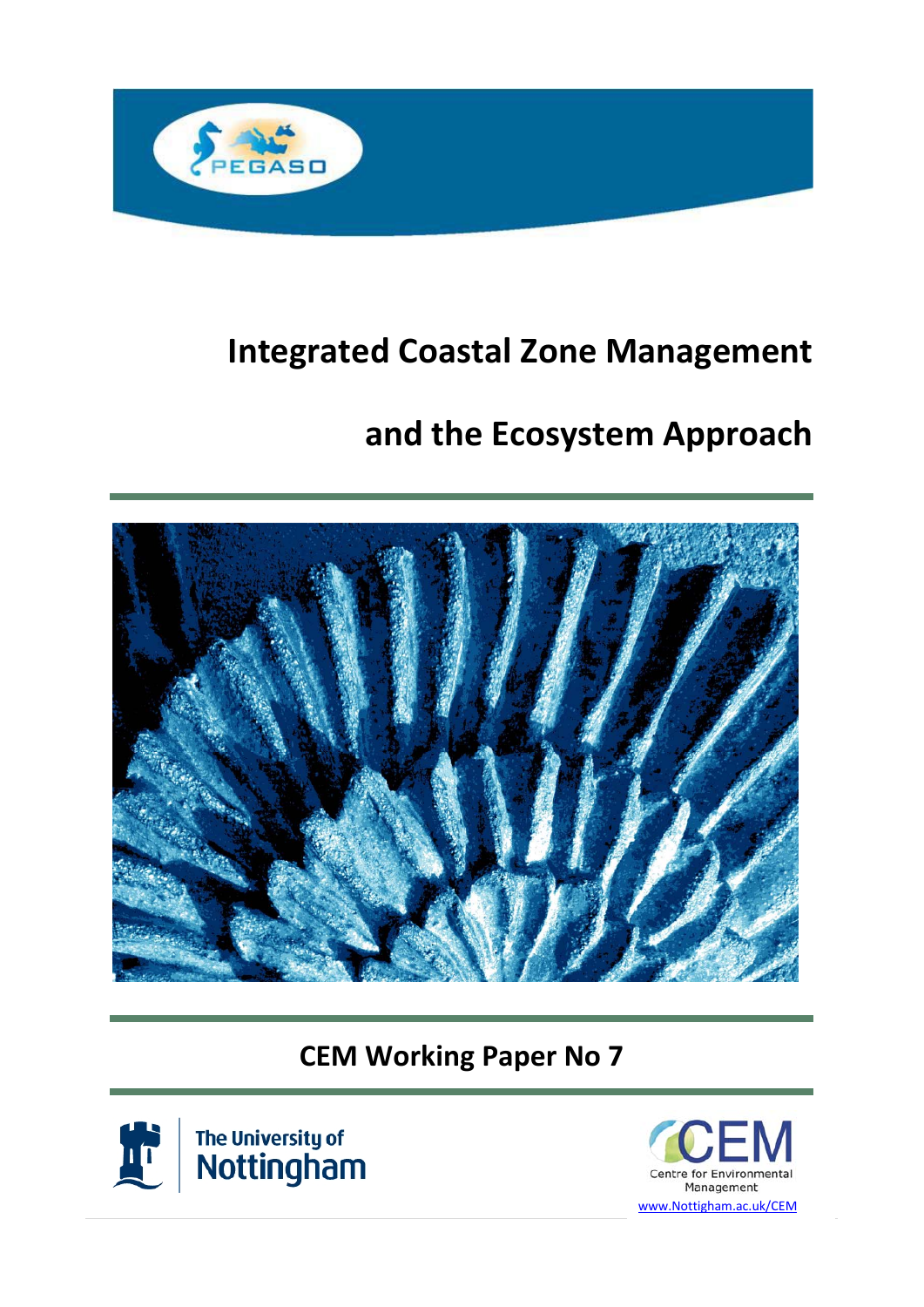**Notes:** 

This document reflects the views of the authors and not those of the funders or other PEGASO Partners.

If you use this document please quote as:

Haines-Young, R. and M. Potschin (2011): Integrated Coastal Zone Management and the Ecosystem Approach. Deliverable D2.1, PEGASO Grant agreement nº: 244170. CEM Working Paper No 7, 17pp.

**Pegaso Project:** People for Ecosystem based Governance in Assessing Sustainable development of Ocean and coast. Funded by the European Union within FP7 – ENV.2009.2.2.1.4 Integrated Coastal Zone Management, Specific Programme FP7, Collaborative Projects, Large scale integrating Project, Grant agreement nº: 244170

**Project coordination:** Universitat Autònoma de Barcelona UAB / Spain, Contact: Dra. Françoise Breton E‐mail: francoise.breton@uab.cat, Phone: +34 93 581 35 49, website: http://www.pegasoproject.eu/

#### **PI For Nottingham for PEGASO is:**

PD Dr Marion Potschin, CEM, School of Geography, University of Nottingham, Nottingham, NG7 2RD, email: Marion.Potschin@Nottingham.ac.uk, website: www.Nottingham.ac.uk/CEM

CEM working papers can be downloaded under: http://www.nottingham.ac.uk/CEM/WorkingPapers.htm

| No                                                                   | <b>Title</b>                                                                                                                             |  |
|----------------------------------------------------------------------|------------------------------------------------------------------------------------------------------------------------------------------|--|
| Working Papers 1-6 are part of CEM's work on the NEA scenarios       |                                                                                                                                          |  |
| 1                                                                    | The Development of Scenarios for the UK National Ecosystem Assessment. Interim Report,<br>May 2010.                                      |  |
| $\overline{2}$                                                       | The utility of existing scenario frameworks for the National Ecosystem Assessment. Interim<br>Report, May 2010.                          |  |
| 3                                                                    | Scenarios for the UK NEA (a sub-global MA): A transparent and flexible methodology. Poster<br>Presentation at Salzau/Germany, June 2010. |  |
| 4                                                                    | Assessing User Needs of the UK NEA Scenarios through Focal Questions.                                                                    |  |
| 5                                                                    | UK NEA Scenarios: Narratives. February 2011.                                                                                             |  |
| 6                                                                    | UK NEA Scenarios - Final Chapter. February 2011                                                                                          |  |
| Working Papers 7 ff are part of CEM's work on the FP7 project PEGASO |                                                                                                                                          |  |
| 7                                                                    | Integrated Coastal Zone Management and the Ecosystem Approach. Final Deliverable D2.1A.                                                  |  |

Title Page Image: Ceramic Eagle by Kate Moore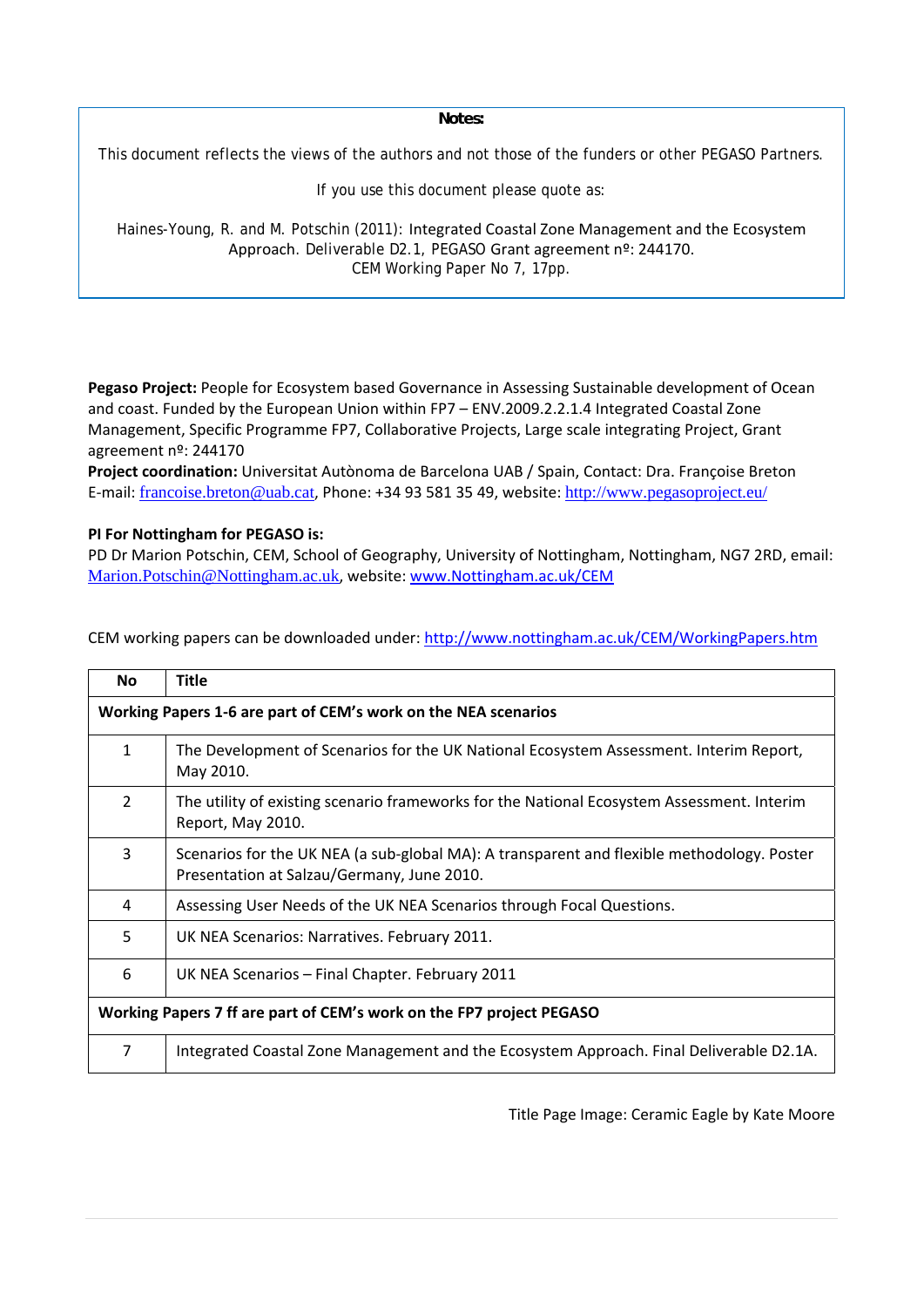## **Abstract**

The aim of this document is to review the conceptual basis of Integrated Coastal Zone Management (ICZM) and trace its relationship to the Ecosystem Approach (EsA). These are two important sets of ideas that set the context for PEGASO and it is vital that the connections between them are clearly documented. In addition to considering the relationships between ICZM and the Ecosystem Approach this document describes how the different components of *Pegaso* can be used to make these ideas operational and to promote discussion between consortium members about the implications that follow for the design of the *Pegaso* ICZM Governance Platform.

This is the final version of D2.1A and will feed into the overall D2.1 deliverable.

#### **1. Aims**

The aim of this document is to review the conceptual basis for Integrated Coastal Zone Management (ICZM) and trace its relationship to the Ecosystem Approach (EsA)<sup>1</sup> in a geographical perspective. Although the rationale for ICZM is widely accepted and guidelines for its implementation developed and used (Appendix 1.1), it is nevertheless important to establish its relationship to other conceptual frameworks for sustainable development to map out the synergies between them and facilitate discussion between the different discipline areas and policy communities. This more integrated understanding will allow the definition of more effective sustainability actions as well as better criteria for the evaluation of ICZM initiatives in the Mediterranean and Black Sea Basins to be developed and alternative models for ICZM potentially to be discussed to accommodate regional and local issues and differences.

In addition to considering the relationships between ICZM and the EsA this document will describe how the different components of *Pegaso* can be used to make these ideas operational. In this way, the current document will form one of the building blocks needed for the designing future approaches to ICZM.

The document is structured as follows. Part 2 provides a brief review of the concepts themselves, and sets out the principles that underpin them. In this section we also examine how the key ideas contained in each framework to relate each other. Finally, in Part 3 we map out some of the operational requirements that follow and the contribution that *Pegaso* can make in taking the ICZM agenda forward.

# **2. Background**

#### Ecosystem based management

While it is now widely acknowledged that the goals of sustainability require a balanced approach to the management of social, economic and environmental issues, the notion of 'integrated' or **'ecosystem‐ based' management** is not new. Douvere (2008) for example suggests that we can trace the ideas back at least to the 1930s in the US, where integrated, multiple‐objective approaches to environmental management were being discussed. She suggests that subsequently these developments were heavily influenced by systems thinking and the environmental movements of the 1960s and 1970s. Thus a decade later we find them refined and articulated in the form of Integrated Coastal Zone Management, or alternatively Integrated Coastal and Marine Area Management (IMCAM).

 $1$  It should be noted that the literature contains a number of variations in terminology designed to emphasise different aspects of the idea. Reference is often made to an 'ecosystem-based approach', a term used mainly to promote holistic thinking in the design of specific management strategies for natural resource systems. More commonly the term 'Ecosystem Approach' is employed. The latter originates from the Convention on Biological Diversity (CBD) and emphasises the higher-level or more strategic issues surrounding decision making. In this report we are using the abbreviation EsA for the term 'Ecosystem Approach' as suggested by the IUCN CEM (written communication, 2007) (see also Potschin et al., 2008).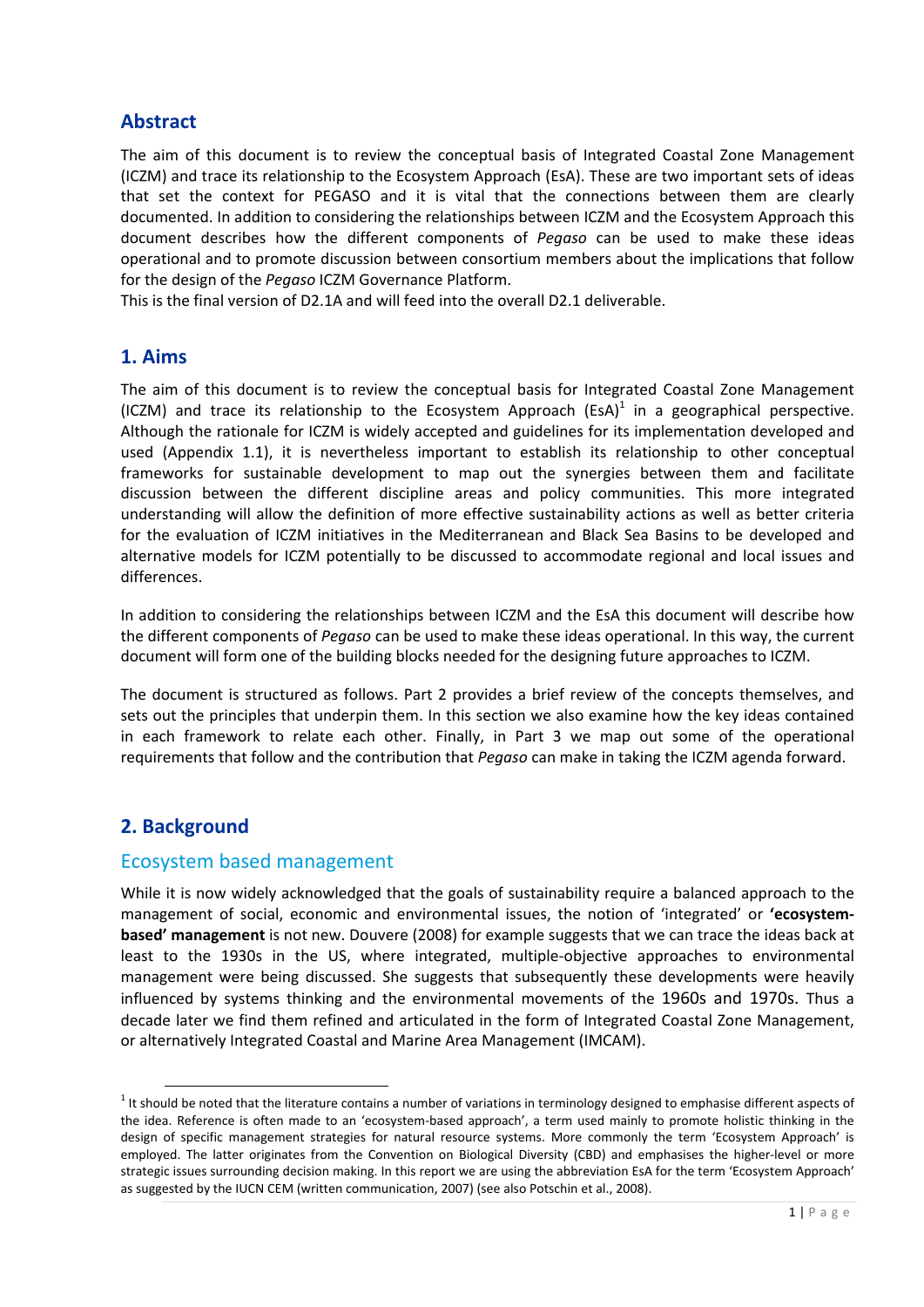In parallel to these developments, the **Ecosystem Approach** (EsA) also emerged as a topic of discussion in the late 1980s and early 1990s amongst the research and policy communities concerned with the management of biodiversity and natural resources (Hartje et al., 2003). As in the coastal and marine sectors, it was argued that a new focus was required to achieve robust and sustainable management and policy outcomes. An Ecosystem Approach, it was suggested, was needed to deliver more integrated policy and management at a landscape‐scale and achieve the balanced use of ecosystem services for people.

The ICZM and the EsA have therefore had similar origins, and the ideas that have shaped them have been derived largely from the same sources. Indeed, interest in both strands of thinking was heavily reinforced and stimulated by the outcomes of the Rio Conference in 1992 and the drafting of Agenda 21. However, as both have subsequently come to be described and applied by different constituencies, the underlying similarities and resonances can easily become blurred, and those new to the discussions might even think that they are alternative or competing frameworks. The discussion that follows is therefore premised on the position that they are both manifestations of an underlying desire to develop and promote an holistic and broad‐scale approach to research, policy and management that takes account of both people and their relationship to environment.

## Integrated Coastal Zone Management: Definition and Principles

There are a number of definitions of ICZM in the wider academic and policy literatures<sup>2</sup>. For present purposes a useful starting point is that provided by the ICZM Protocol<sup>3</sup> which views it as:

*"...a dynamic process for the sustainable management and use of coastal zones, taking into account at the same time the fragility of coastal ecosystems and landscapes, the diversity of activities and uses, their interactions, the maritime orientation of certain activities and uses and their impact on both the marine and land parts."*

Cicin‐Sain and Belfiore (2005) provide a more detailed account of the evolution of the concept, tracing its lineage from Rio through to the more contemporary expressions of the ideas in the EC document *Towards a European Integrated Coastal Zone Management (ICZM) Strategy<sup>4</sup>* , and the subsequent formulations that in support of the Convention on Biological Diversity (CBD) (Table 1). They argue that while the broad concept continues to evolve, we can now recognise an international model or norm (set of principles) that enjoys wide acceptance. Others, however, (e.g. McKenna et al., 2008) offered a critique of the tensions between the different elements of the concept. Thus, while there is a considerable body of experience in its application extending over three decades (e.g. Henocque, 2003), it has been suggested (e.g. O'Hagan and Ballinger, 2009) that more case studies describing the successful application of the idea are needed and further conceptual analysis is still probably required.

<sup>&</sup>lt;sup>2</sup> www.coastalwiki.org/coastalwiki/The\_Integrated\_approach\_to\_Coastal\_Zone\_Management\_%28ICZM%29 3 IUNEP/MAP/PAP (2008): Protocol on Integrated Coastal Zone Management in the Mediterranean. Split, Priority Actions

Programme.<br>4 http://ec.europa.eu/environment/iczm/pdf/vol1.pdf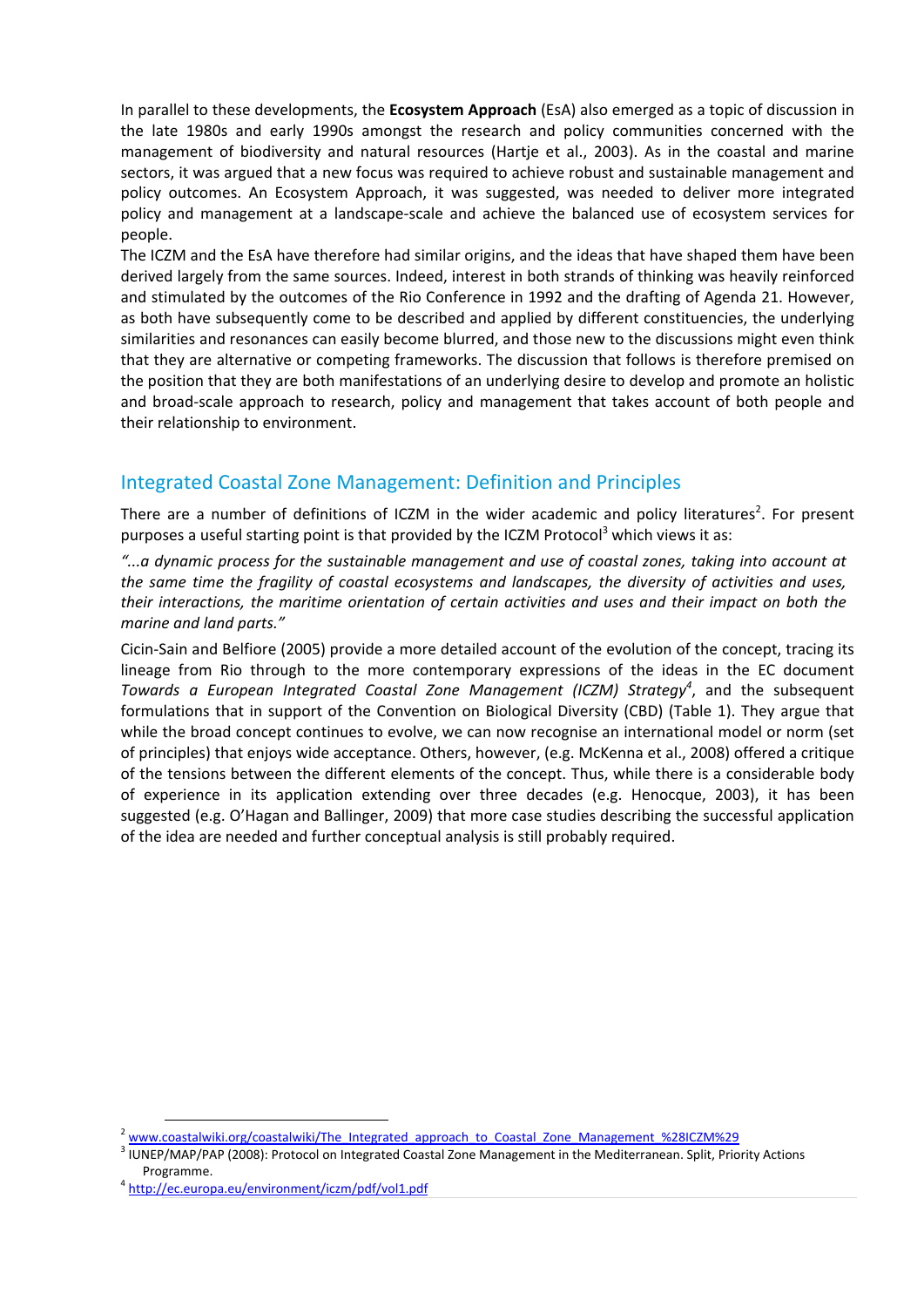**Table 1: Development of integrated coastal management (modified/added according to Cicin‐Sain and Belifiore, 2005)** (for a more detailed and graphical insight into these developments see also Appendix 3)

| Year     | Organisation       | <b>Guidelines</b>                                                                   |  |  |
|----------|--------------------|-------------------------------------------------------------------------------------|--|--|
| 1992     | <b>UN</b>          | Agenda 21, Chapter 17                                                               |  |  |
|          | <b>OECD</b>        | <b>Coastal Zone Management Policies</b>                                             |  |  |
| 1993     | <b>World Bank</b>  | Guidelines for Integrated Coastal Zone Management                                   |  |  |
|          | <b>IUCN</b>        | Cross-Sectoral, Integrated Coastal Area Planning (CICAP); Guidelines and            |  |  |
|          |                    | Principles for Coastal Area Development                                             |  |  |
| 1995     | <b>UNEP</b>        | Guidelines for Integrated Management of Coastal and Marine Area: with               |  |  |
|          |                    | special reference to the Mediterranean Basin                                        |  |  |
| 1996     | <b>UNEP</b>        | Guidelines for integrated planning and Management of Coastal and Marina             |  |  |
|          |                    | Areas n the Wider Caribbean Region                                                  |  |  |
| 1998     | <b>FAO</b>         | Integrated Coastal Management and Agriculture, Forestry ad Fisheries                |  |  |
|          | <b>UNEP</b>        | Conceptual Framework and Planning Guidelines for Integrated Coastal Area            |  |  |
|          |                    | and River Basin Management                                                          |  |  |
| 1999     | EC                 | Towards a European Integrated Coastal Zone Management (ICZM) strategy:              |  |  |
|          |                    | <b>General Principles and Policy Options</b>                                        |  |  |
|          | Council of Europe  | European Code of Conduct for Coastal Zones                                          |  |  |
| 2000     | <b>CBD</b>         | Review of Existing Instruments relevant to Integrated marine and coastal area       |  |  |
|          |                    | management and their implementation for the Implementation of the                   |  |  |
|          |                    | Convention on Biological Diversity                                                  |  |  |
| 2004     | <b>CBD</b>         | Integrated Marine ad Coastal Area Management (IMCAM) Approaches for                 |  |  |
|          |                    | Implementing the Convention on Biological Diversity                                 |  |  |
| $2002 -$ | <b>ICZM Expert</b> | Led by EC DG ENV to work on stock taking, a set of indicators and data in order     |  |  |
| 2006     | Group              | to implement the ICZM Recommendations (2002/413/EC, QJ L148 of 6.6.2002)            |  |  |
| 2004-    | DEDUCE project     | Indicators developed ( <b>WWW.deduce.eu</b> ) to support countries in writing their |  |  |
| 2006     |                    | National strategy on ICZM (2006)                                                    |  |  |
| 2006-    | <b>EC DG ENV</b>   | Update on National ICZM strategies (Reporting guidance - DGENV.D.2/                 |  |  |
| 2010     |                    | 15.2.2010)                                                                          |  |  |

The Principles set out in the EC document on ICZM formed the basis of the 2000 *Communication from the Commission to the Council and the European Parliament on Integrated Coastal Zone Management: Strategy for Europe<sup>5</sup> .* Six overarching ideas for ICZM were initially proposed, namely that it should take a wide ranging perspective, that is should build on an understanding of specific conditions in the area of interest, that it should work with natural processes, use participatory processes, work to ensure the support and involvement of all relevant administrative bodies, and use a combination of instruments and approaches.

In the subsequent *Communication from the Commission*, the six themes of the *Strategy* became seven, with the idea about taking a wide ranging perspective being split to emphasise the need to consider on the one hand spatial and thematic issues, and on the other the temporal dimension.

Table 2 lists the ten principles proposed in the ICZM Protocol and cross-references them to the earlier set put forward in the 2000 *Communication from the Commission*. The ICZM Protocol expands and elaborates the original framework, and emphasises the need to promote and apply cross‐sectoral approaches to policy and management in the coastal zone (Table 2, principles 1 & 2). The long-term perspective which is emphasised in principle 3, deals with 'temporal integration, by referring explicitly to sustainable development and the implications it has for ensuring inter‐generational equity. By emphasising that environmental and social aspects need to be considered simultaneously, the importance of 'working with natural processes' and within the carrying capacity of the coastal zone' is also covered. Further links with notions of sustainable management are flagged up in Principle 8, which

<sup>1</sup> <sup>5</sup> http://eur‐lex.europa.eu/LexUriServ/LexUriServ.do?uri=COM:2000:0547:FIN:EN:PDF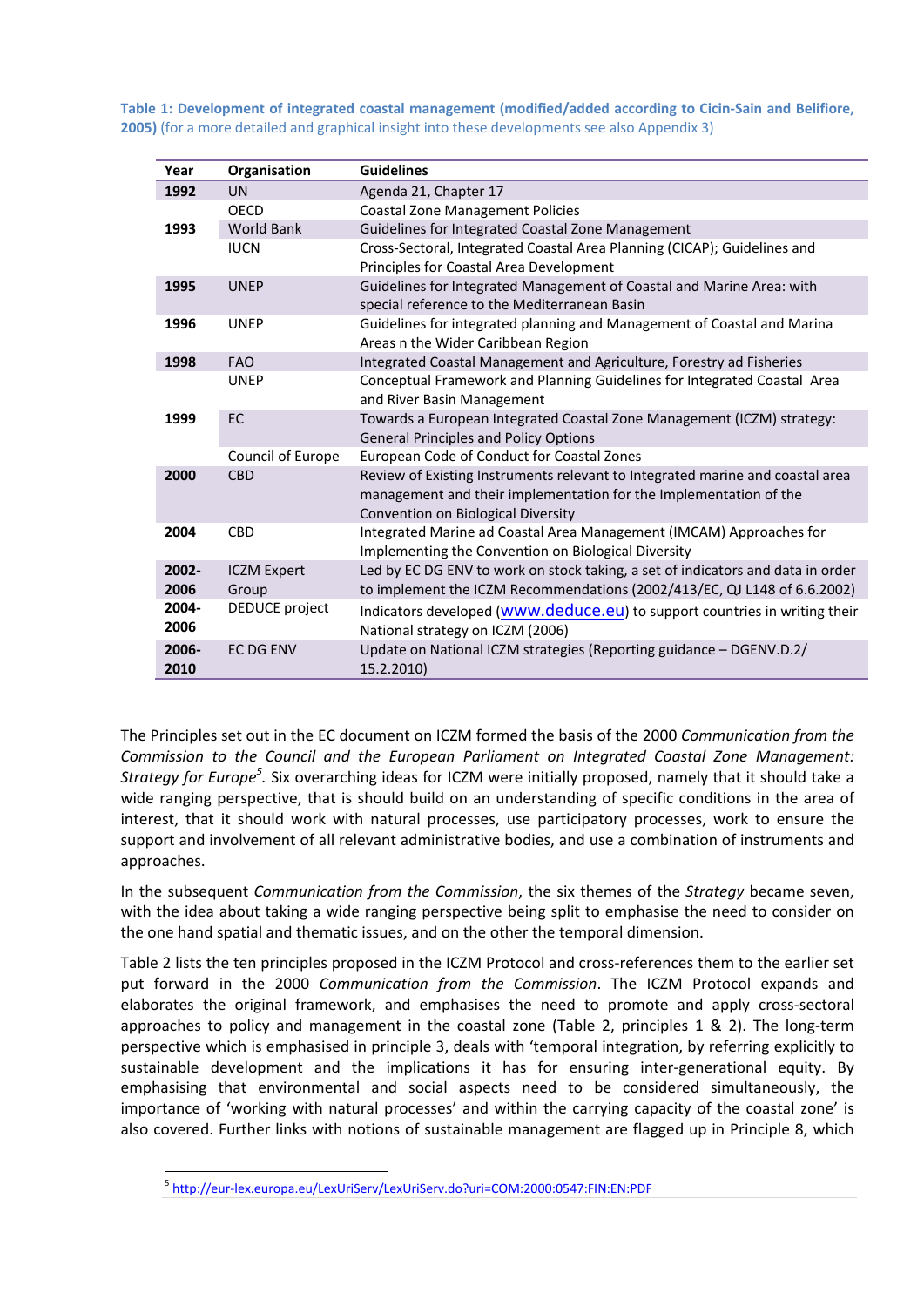stresses the need for 'balanced' use of resources in the coastal zone, the implication being that the 'three pillars' of sustainability should be taken into account in decision making.

Strong emphasis is also given to governance issues in the principles of the ICZM Protocol. The need to account for needs of all relevant stakeholders and make a balanced decision is carried over from the earlier set of ideas in Principle 4, where the importance of participatory planning is emphasised. However, the design of appropriate institutional structures is given much greater emphasis in the Protocol, in Principle 5, which emphasises the need for 'cross‐sectoral organisations' so that better coordination of policy and management can be achieved. The ICZM Protocol stresses the need for these institutions to develop appropriate plans and programmes (Principle 6). In developing policies and management strategies, the importance of taking account of local conditions is emphasised in both sets of principles. The assertion in the Commission document that 'local specificity' should be taken into account is somewhat stronger and more directed in the ICZM protocol, which stresses that in dealing with the 'multiplicity and diversity' of coastal zones, priority should be given to those institutions and activities that depend on immediate proximity to the sea (Principle 7).

#### **Table 1: Relationship between ICZM Protocol and other Conceptual Frameworks (See Appendix 1.2 for CBD EsA Principles)**

|    | <b>ICZM Protocol</b>                                                                                                                                                                                                                                                                                                                     | <b>ICZM Strategy for</b>                                                                                                                             | <b>CBD Ecosystem Approach</b>                                                                                                                                                                                                                                                                                                                                                                                                              |
|----|------------------------------------------------------------------------------------------------------------------------------------------------------------------------------------------------------------------------------------------------------------------------------------------------------------------------------------------|------------------------------------------------------------------------------------------------------------------------------------------------------|--------------------------------------------------------------------------------------------------------------------------------------------------------------------------------------------------------------------------------------------------------------------------------------------------------------------------------------------------------------------------------------------------------------------------------------------|
| 1. | The biological wealth and the natural<br>dynamics and functioning of the intertidal<br>area and the complementary and<br>interdependent nature of the marine part and<br>the land part forming a single entity shall be<br>taken particularly into account.                                                                              | <b>Europe</b><br>Adopt a broad holistic<br>$\bullet$<br>perspective (both<br>thematic and<br>geographic). (1)<br>Work with natural<br>processes. (5) | Ecosystem managers should consider the<br>$\bullet$<br>effects (actual or potential) of their<br>activities on adjacent and other<br>ecosystems.(3)                                                                                                                                                                                                                                                                                        |
| 2. | All elements relating to hydrological,<br>geomorphological, climatic, ecological, socio-<br>economic and cultural systems shall be taken<br>into account in an integrated manner, so as<br>not to exceed the carrying capacity of the<br>coastal zone and to prevent the negative<br>effects of natural disasters and of<br>development. | Adopt a broad holistic<br>perspective (both<br>thematic and<br>geographic). (1)<br>Work with natural<br>processes. (5)                               | Ecosystem managers should consider the<br>effects (actual or potential) of their<br>activities on adjacent and other<br>ecosystems. (3)<br>Ecosystem must be managed within the<br>$\bullet$<br>limits of their functioning. (6)                                                                                                                                                                                                           |
| 3. | The ecosystems approach to coastal planning<br>and management shall be applied so as to<br>ensure the sustainable development of<br>coastal zones.                                                                                                                                                                                       | Adopt a long term<br>perspective. (2)                                                                                                                | Ecosystem must be managed within the<br>٠<br>limits of their functioning. (6)<br>Recognizing the varying temporal scales<br>and lag-effects that characterize ecosystem<br>processes, objectives for ecosystem<br>management should be set for the long<br>term. (8)                                                                                                                                                                       |
| 4. | Appropriate governance allowing adequate<br>and timely participation in a transparent<br>decision-making process by local populations<br>and stakeholders in civil society concerned<br>with coastal zones shall be ensured.                                                                                                             | Use participatory<br>planning. (6)<br>Gain support &<br>involvement of all<br>relevant administrative<br>bodies. (7)                                 | The objectives of management of land,<br>$\bullet$<br>water and living resources are a matter of<br>societal choices. (1)<br>The ecosystem approach should involve all<br>$\bullet$<br>relevant sectors of society and scientific<br>disciplines. (12)<br>The ecosystem approach should consider<br>٠<br>all forms of relevant information, including<br>scientific and indigenous and local<br>knowledge, innovations and practices. (11) |
| 5. | Cross-sectorally organized institutional<br>coordination of the various administrative<br>services and regional and local authorities<br>competent in coastal zones shall be required.                                                                                                                                                   | Gain support &<br>$\bullet$<br>involvement of all<br>relevant administrative<br>bodies. (7)                                                          | The ecosystem approach should involve all<br>$\bullet$<br>relevant sectors of society and scientific<br>disciplines. (12)                                                                                                                                                                                                                                                                                                                  |
| 6. | The formulation of land use strategies, plans<br>and programmes covering urban<br>development and socio-economic activities,<br>as well as other relevant sectoral policies,<br>shall be required.                                                                                                                                       | Use of a combination of<br>$\bullet$<br>instruments. (8)                                                                                             | The ecosystem approach should be<br>$\bullet$<br>undertaken at the appropriate spatial and<br>temporal scales. (7)                                                                                                                                                                                                                                                                                                                         |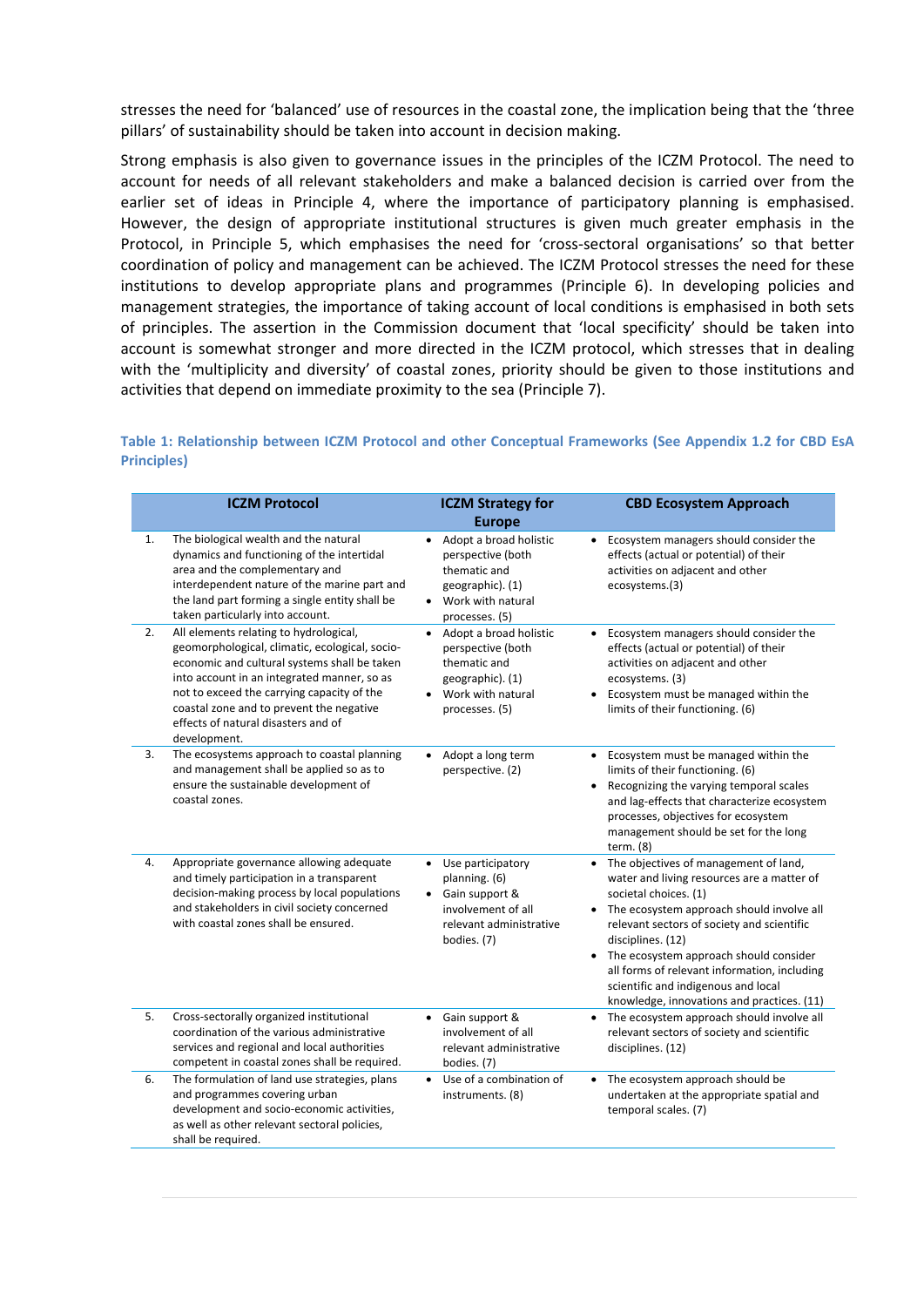| 7.  | The multiplicity and diversity of activities in<br>coastal zones shall be taken into account, and<br>priority shall be given, where necessary, to<br>public services and activities requiring, in<br>terms of use and location, the immediate<br>proximity of the sea. | Adopt a broad holistic<br>perspective (both<br>thematic and<br>geographic). (1) | Recognizing potential gains from<br>management, there is usually a need to<br>understand and manage the ecosystem in<br>an economic context. (4)<br>The objectives of management of land,<br>water and living resources are a matter of<br>societal choices. (1)<br>Management should be decentralized to<br>the lowest appropriate level. (2)                                                                                    |
|-----|------------------------------------------------------------------------------------------------------------------------------------------------------------------------------------------------------------------------------------------------------------------------|---------------------------------------------------------------------------------|-----------------------------------------------------------------------------------------------------------------------------------------------------------------------------------------------------------------------------------------------------------------------------------------------------------------------------------------------------------------------------------------------------------------------------------|
| 8.  | The allocation of uses throughout the entire<br>coastal zone should be balanced, and<br>unnecessary concentration and urban sprawl<br>should be avoided.                                                                                                               | Reflect local specificity.<br>٠<br>(4)                                          | The ecosystem approach should seek the<br>appropriate balance between, and<br>integration of, conservation and use of<br>biological diversity. (10)<br>Conservation of ecosystem structure and<br>functioning, in order to maintain<br>ecosystem services, should be a priority<br>target of the ecosystem approach. (5)<br>The ecosystem approach should be<br>undertaken at the appropriate spatial and<br>temporal scales. (7) |
| 9.  | Preliminary assessments shall be made of the<br>risks associated with the various human<br>activities and infrastructure so as to prevent<br>and reduce their negative impact on coastal<br>zones.                                                                     | Implement adaptive<br>٠<br>management during a<br>gradual process. (3)          | Management must recognize the change is<br>inevitable. (9)<br>Ecosystem must be managed within the<br>limits of their functioning. (6)                                                                                                                                                                                                                                                                                            |
| 10. | Damage to the coastal environment shall be<br>prevented and, where it occurs, appropriate<br>restoration shall be effected.                                                                                                                                            |                                                                                 | Ecosystem must be managed within the<br>limits of their functioning. (6)                                                                                                                                                                                                                                                                                                                                                          |

A final strand of thinking that is apparent in the principles of the ICZM Protocol is the importance of adaptive management. This theme is implicitly dealt with in Principle 9, which deals with the issue of risk, which would not only require potential impacts to be assessed at the planning stage, but also continued monitoring and surveillance to ensure the integrity of the coastal zone system.

Principle 10 of the ICZM Protocol perhaps introduces a new dimension into ICZM thinking that was not evident in the earlier principles put forward in the *Commission* document. It concerns the need both to prevent damage and restore damage once it occurs. This principle both introduces the notion of liability and compensation, and something of the moral position embodied in the concept of sustainable development, namely that natural capital be maintained *and* past loss restored (cf. O'Riordan, 2000).

# The Ecosystem Approach: Definition and Principles

Much of the recent interest in the Ecosystem Approach (EsA) can be traced back to the influence of the Convention for Biological Diversity (CBD), which in 1995 adopted it as the 'primary framework' for action (Shepherd, 2004). Under the convention, the Approach is the basis for considering all the goods and services provided to people by biodiversity and ecosystems (Secretariat of the Convention for Biological Diversity, 2000). According to the CBD, the EsA:

*"….places human needs at the centre of biodiversity management. It aims to manage the ecosystem, based on the multiple functions that ecosystems perform and the multiple uses that are made of these functions. The ecosystem approach does not aim for short‐term economic gains, but aims to optimize the use of an ecosystem without damaging it "* 6

As with the idea of ICZM, the EsA is also taken to embody a core set of management principles<sup>7</sup>. These have been formally set down in Appendix 1.2, and cross-referenced to those of the ICZM protocol in

<sup>&</sup>lt;sup>6</sup> http://www.iucn.org/themes/CEM/ourwork/ecapproach/index.html<br><sup>7</sup> For more extensive documentation see <u>https://www.biodiv.org/programmes/cross-cutting/ecosystem/sourcebook/advanced-</u> guide.shtml?approach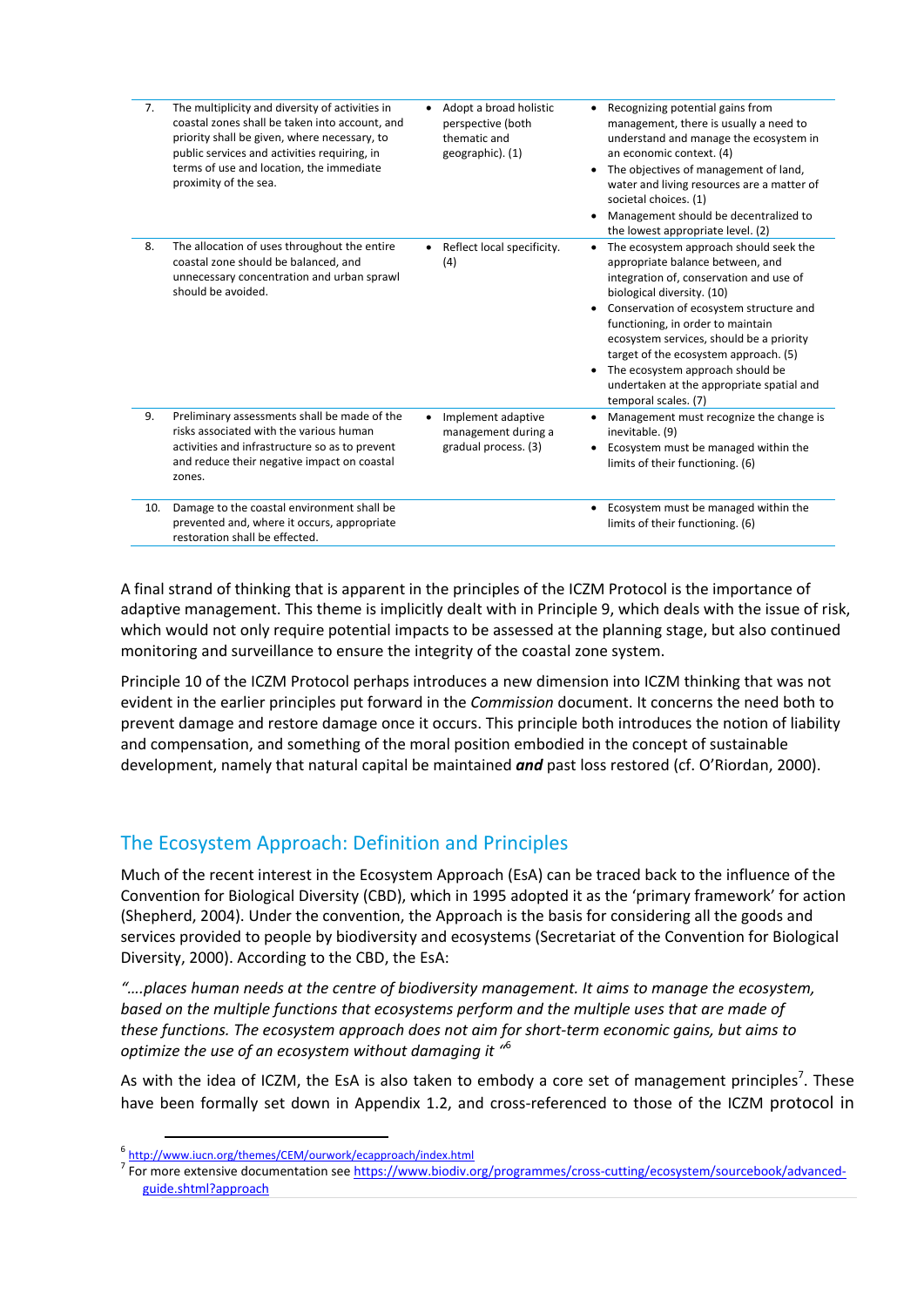Table 2. Although there is no simple 'read-across' between the two sets of propositions there are clearly strong resonances between them reflecting, in part, their common origins.

As with the ICZM Protocol, the principles of the Ecosystem Approach seek, for example, to promote an integrated approach to management that operates across both natural and social systems, and between different ecosystems. An understanding of the way in which natural and social systems are coupled is seen as particularly important because, it is argued, management decisions have to be seen in their economic and social context, i.e. people are an integral part of ecosystems. In keeping with ICZM, the principles proposed in the EsA therefore cover the conservation and renewable use of resources, and the sharing of benefits derived from natural resources throughout society. As is indicated in Table 2, EsA Principle 3, dealing cross‐sectoral issues, Principle 5, which stresses the need to conserve ecosystem functioning, and Principle 6, dealing with environmental limits, all underpin the ICZM propositions that highlight the need for broad spatial, thematic and temporal perspectives, and cross-sectoral institutional structures that respect environmental capacity (ICZM Principles 1, 2 and 5, Table 2).

The close coupling of social and environmental systems is also stressed in the EsA, which emphasises that decisions about policy and management are essentially a matter of societal choice. These echo strongly the priority given to participatory forms of governance in the ICZM Protocol (Principle 6). However the principles proposed by the CBD also recognise that decisions have to be grounded on a scientific understanding of biophysical limits that constrain ecological processes and the spatial and temporal scales at which they operate. Again these are strong themes in the ICZM Protocol, which also emphasises the need for the sustainable or balanced use of resources (ICZM Principles 8, 2 and 5, Table 2).

Both the ICZM principles and those of the EsA recognise the inherently dynamic nature of ecosystems and the uncertainties involved in any attempt to manage them. Thus both sets of ideas seek to promote a holistic, adaptive and flexible approach to natural resource management (See, for example, ICZM Principle 9, Table 2). One of the merits claimed for the Ecosystem Approach is that it helps focus decision makers on longer-term, more sustainable perspectives rather than on shorter-term fixes that may ultimately fail to deliver lasting, cost‐effective socio‐economic and environmental benefits; it is certainly the case that longer time –perspectives may change cost-benefit or cost-risk assessments and so affect decision outcomes. The same could be argued of the ICZM Framework.

There are therefore many similarities between the principles that underpin the ICZM Protocol and those of the CBD Ecosystem Approach, and the differences between them probably reflect nothing more than the emphasis that different groups have brought to the debate. They are, nevertheless worth considering side by side, so that the full range of issues that are relevant to the coastal zone can be taken into account. One point of interest, for example, is that the ICZM Protocol makes little explicit mention of the concept of ecosystem services, an idea that is included in the EsA framework. Similarly the issue of placing an appropriate value on environment resources (and ecosystem services) does not feature strongly in the set of ICZM Principles. Given current, widespread interest in the concepts of ecosystem services and their valuation, it is perhaps worth making more explicit reference to them in any future elaboration of the principles underpinning ICZM.

Similarly, while the EsA suggests that management should be at an 'appropriate scale', the approach embodied in the ICZM Protocol envisages more of a hierarchy of strategies operating at regional, national and local levels. In fact, could be argued that once we attempt to deal with problems in a holistic, crosssectoral way, there is no 'appropriate scale' at which to operate, because different social and environmental components have different spatial and temporal footprints. Thus the ICZM framework is a more sophisticated treatment of scale issues than that implied by the EsA, and one that is more consistent with the needs to take account of processes in a cross‐sectoral way.

Other differences between the two sets of principles that can be identified include the stronger emphasis that the ICZM protocol places on the processes of governance compared to the EsA. By contrast, the EsA tends to stress the role of ecosystems and biodiversity more explicitly than the ICZM framework. Some have argued that while the principles underpinning the Ecosystem Approach are valuable, the use of the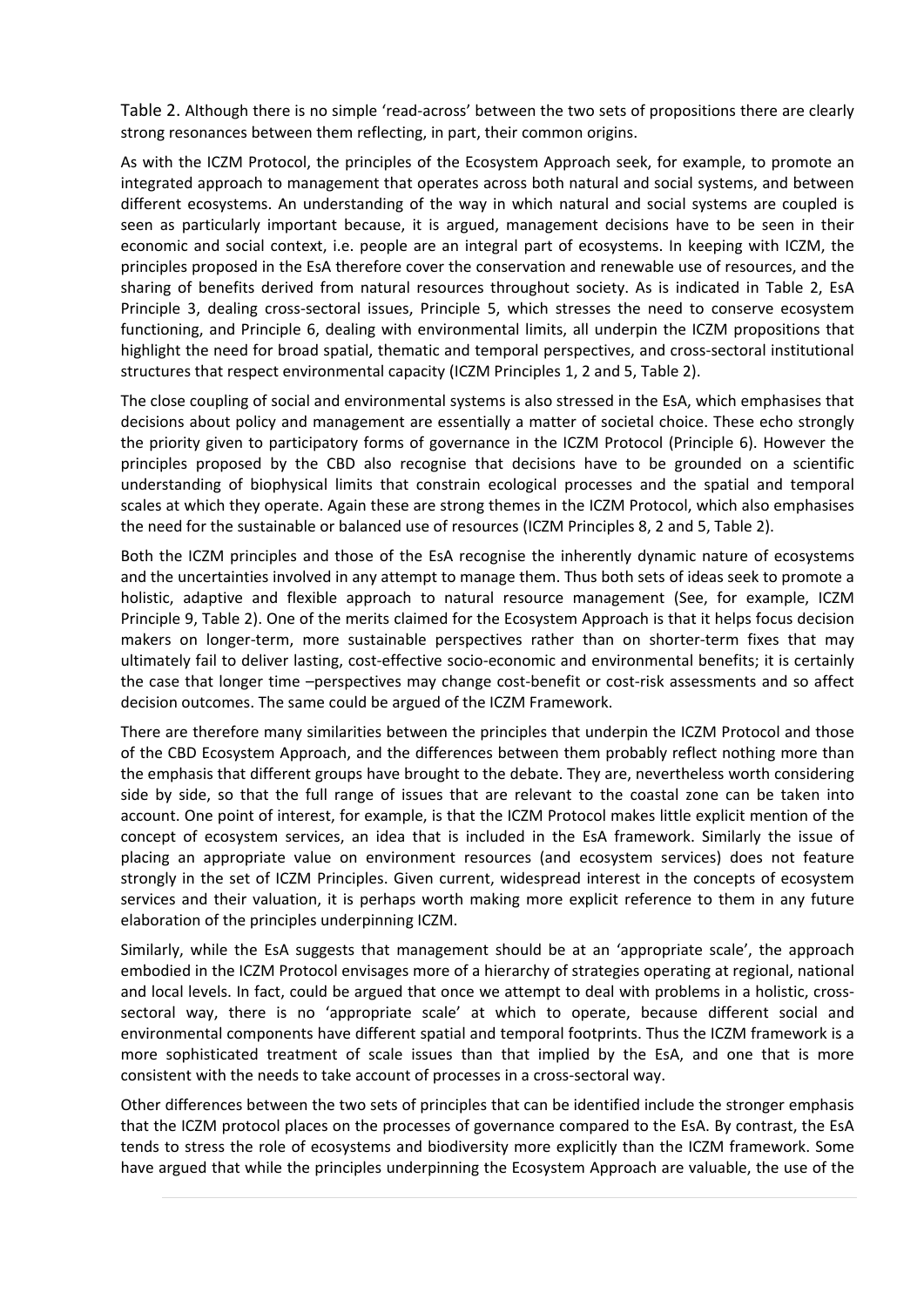term 'ecosystem' may mean that their relevance may not always be understood by the wider policy community or the public. The problem of communication has recently been highlighted in a study for Defra on the 'Public understanding of the concepts and language around ecosystem services and the natural environment' (Define, 2007), which emphasises that if the approach is to be taken forward, then we might need to develop a language and terminology that is more appropriate to the audiences being targeted. In this respect, the notion of 'integrated coastal zone management' might be easier to communicate.

#### **3. Developing a Common Conceptual Framework**

As the discussion presented above illustrates, the 'principles' that the CBD sees as making up the Ecosystem Approach are, of course, not unique to the Convention. Indeed, just as the Convention sought to capture and represent a range of concerns around the sustainable use of ecosystems that were being voiced at the time of its drafting, others have subsequently interpreted, extended and emphasised the ideas in a number of different ways. In this document we have emphasised the similarities with the notion of ICZM. Other frameworks which embody the same set of ideas include, for example, Integrated River Basin Management (IRBM) and Integrated Coastal Area and River Basin Management (ICARM).

While some have proposed that the EsA principles need to be revised and clarified to make them more useful operationally (e.g. Korn, 2006; Müller, 2006), the key point that emerges from recent debates is that there is probably no final definition of the concept, and that its meaning is likely to develop as it is applied and shortcomings detected. Indeed, as a number of commentators have observed, (Maltby, 2000; Smith and Maltby, 2003; Hartje et al., 2003), the fluidity of the EsA concept is a virtue, because the principles that underpin it are not equally applicable in all circumstances. Solutions have therefore to be tailored to meet the requirements of the problem in hand. The same has been said of the need to develop and adapt the principles of ICZM<sup>8</sup>.

In the context of taking forward the aims of the *Pegaso* project, we therefore provide an adaptation of the ICZM principles that makes more explicit reference to the ideas that underpin the EsA (Table 2). We do this to show more clearly how the Ecosystem Approach is embedded in ICZM thinking, and hence the fundamental consistency between them. This modified set of ICZM principles can be thought of as a way of customising and making operational the EsA in the context of the coastal zone, given the particular interests of the *Pegaso* consortium and its sponsors.

In redrafting the ICZM Principles with a view to strengthening the connection to the EsA several issues are evident, namely:

- That while the two sets of ideas are broadly consistent, the ICMZ framework tends to focus more on institutional and *governance* issues compared to the EsA, which tends to present more of an ecosystem or biodiversity *management* perspective. Thus in using the ICZM Principles as the basis for the there is a partial shift in emphasis towards societal issues; to counter this tendency we have included reference to ecosystem services in Principle 1.
- That the ICZM principles are somewhat more prescriptive than those of the EsA in that it specifically mentions the problem of urban sprawl (Principle 8). Given that there are many problems affecting reference to the single issue of urbanisation seems out of place in a generic framework such as this, and so we have omitted it in the redrafting and suggest that it is covered in this proposition by the notion of 'balance' and the need to understand environmental capacities and limits.
- To the extent that EsA promotes sustainable use and conservation of natural resources is also covered here, but issues of liability and restoration of ecosystem function are not emphasised particularly strongly. Thus linkage to the ideas in the ICZM framework is therefore valuable in taking the CBD principles forward into an operational context.

<sup>8</sup> http://www.coastalwiki.org/coastalwiki/The\_Integrated\_approach\_to\_Coastal\_Zone\_Management\_(ICZM)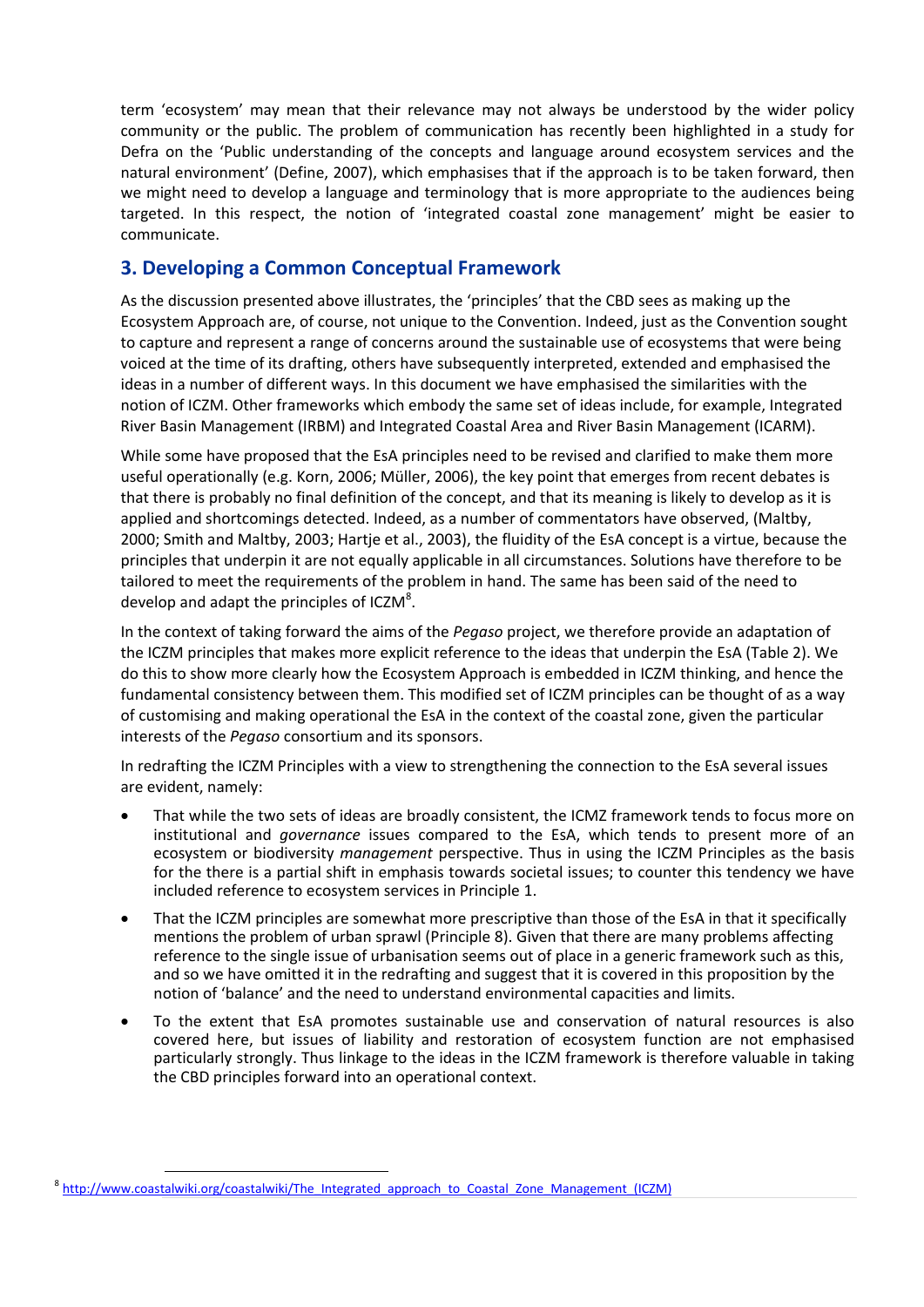#### **Table 2: Provisional redrafting of key ICZM Principles and their implications for the** *Pegaso* **work programme**

|          | <b>Redrafted ICZM Principles</b>                                                                                                                                                                                                                                                                                                                                                                                                                                                                                                                                                                                                                                                                                                                                                                                                                                                                                                                                              |           | <i>Pegaso</i> Contribution and Tools                                                                                                                                                                                                                                                                                                                                                                                                                                                                                                                                                                                                       |
|----------|-------------------------------------------------------------------------------------------------------------------------------------------------------------------------------------------------------------------------------------------------------------------------------------------------------------------------------------------------------------------------------------------------------------------------------------------------------------------------------------------------------------------------------------------------------------------------------------------------------------------------------------------------------------------------------------------------------------------------------------------------------------------------------------------------------------------------------------------------------------------------------------------------------------------------------------------------------------------------------|-----------|--------------------------------------------------------------------------------------------------------------------------------------------------------------------------------------------------------------------------------------------------------------------------------------------------------------------------------------------------------------------------------------------------------------------------------------------------------------------------------------------------------------------------------------------------------------------------------------------------------------------------------------------|
| 1.       | ICZM seeks to take account of the wealth of natural capital in coastal zones<br>represented by ecosystems and the output of ecosystem services that depend<br>on the complementary and interdependent nature of marine and terrestrial<br>systems. Thus policy makers and managers should consider the effects of<br>their actions and activities on those social, economic and environmental<br>systems that affect the coastal zone or are affected by processes within it or<br>out of it, by considering the cross-sectoral implications of all plans and<br>policies.                                                                                                                                                                                                                                                                                                                                                                                                    | $\bullet$ | A range of assessment methods exist to assist to<br>examining the impact of plans and proposals,<br>including Environmental Impact Assessment,<br>Strategic Environmental Assessment and more<br>wide ranging Sustainability Impact Assessments.<br>For such methods to be used effectively,<br>spatially disaggregated indicators and ecosystem<br>accounts covering all aspects of the coastal zone<br>should be provided by the <b>Pegaso Platform</b> ,<br>along with an understanding of their sensitivity<br>to drivers of change.                                                                                                   |
| 2.<br>3. | All elements relating to hydrological, geomorphological, climatic, ecological,<br>socio-economic and cultural systems shall be taken into account in an<br>integrated manner and in a long-term perspective, so as not to exceed the<br>carrying capacity of the coastal zone and to prevent the negative effects of<br>natural disasters and of development. Policies and plans in the coastal zone<br>should therefore ensure that ecosystems are managed within the limits of<br>their functioning.<br>The ecosystem approach to coastal planning and management should be<br>designed to ensure the sustainable development of coastal zones. This<br>implied that not only should ecosystems be managed within the limits of their<br>functioning, but also that full account is taken of the varying temporal scales<br>and lag-effects that characterize ecosystem processes. As a result, ICZM<br>should look to the long-term so that sustainable development can be | $\bullet$ | Ecosystem services provide a framework for<br>making judgements about progress towards<br>sustainable development goals, because they<br>integrate understandings about the capacity of<br>ecosystems to supply a given suite of services<br>together with the demands that people place on<br>these resources. As a result a more balanced<br>approach to development might be achieved (cf.<br>ICZM Principle 8) and the limits of ecosystem<br>functioning might be identified. An<br>understanding of risks and uncertainties is also<br>required (Principle 9), as well as the capacities of<br>ecosystems to meet ht needs of people |
| 4.       | achieved.<br>Appropriate governance allowing adequate and timely participation in a<br>transparent and well informed decision-making process by local populations<br>and stakeholders in civil society concerned with coastal zones shall be<br>ensured. In doing so ICZM recognises that the management of land, water and<br>living resources is a matter of societal choice. This will require that all relevant<br>sectors of society and scientific disciplines should be involved in framing the<br>options, and that all forms of relevant information, including scientific and<br>indigenous and local knowledge, innovations and practices be taken into<br>account. In particular the way different groups value ecosystem services<br>should be understood.                                                                                                                                                                                                       | ٠         | (Principle 5)<br>If the management of coastal zone resources is<br>matter of social choice, the proposed ICZM<br>Governance Platform should provide tools and<br>techniques by which these options can be<br>identified, articulated and assessed. Thus the<br>Pegaso Platform should disseminate both the<br>contextual information needed to consider local<br>and problem specific issues from a range of<br>different perspectives, together with guidance<br>and training on the use of participatory methods<br>and tools (e.g. citizen's juries, scenarios).                                                                        |
| 5.       | Given the requirement for cross-sectoral management approaches in the<br>coastal zone, the institutions dealing with social, economic and environmental<br>issues must themselves be organised to ways that allow integrated<br>approaches to the developed. This will require that appropriate institutional<br>capacity be built and that decision makers should be competent in using all<br>the forms of evidence that needs to be taken into account.                                                                                                                                                                                                                                                                                                                                                                                                                                                                                                                    | $\bullet$ | The use of integrated assessment tools should<br>be supported by access to systematic<br>monitoring data for the key resources<br>associated with the coastal zone. The Pegaso<br><b>Platform</b> can meet this need by providing access<br>to integrated economic and environmental<br>accounts and the methods used to evaluate the<br>changes they show.                                                                                                                                                                                                                                                                                |
| 6.       | The formulation of land use strategies, plans and programmes covering urban<br>development and socio-economic activities, as well as other relevant sectoral<br>policies are needed for successful ICZM. However, their impacts need to be<br>assessment, and the implications considered in terms of the trade-offs<br>between the natural, economic, social and cultural capitals.                                                                                                                                                                                                                                                                                                                                                                                                                                                                                                                                                                                          |           | This principle also requires the use of indicators<br>and understandings of their sensitivity to the<br>drivers of change. However, it also implies some<br>way of valuing the output of services that<br>coastal zones provide so that the full value of                                                                                                                                                                                                                                                                                                                                                                                  |
| 7.       | ICZM is essentially place-based and should take account of geographical<br>context. In particular, it must recognise and communicate the particular<br>qualities, characteristics and opportunities in the coastal zone that arise from<br>the proximity of land and sea, and take steps to protect and sustain them.<br>Thus management should be decentralized to the lowest appropriate level to<br>ensure that management or policy goals are understood and owned by those<br>who affect their implementation and success.                                                                                                                                                                                                                                                                                                                                                                                                                                               |           | the environment can be taken into account<br>when looking at the impacts across different<br>types of capital. Thus the <b>Pegaso Platform</b><br>should help decision makers to use and<br>understand different valuation methods, and<br>how local contexts may change them. The<br>effective management of resources can only be<br>achieved at local scales if the factors motivating<br>the actors at those scales are understood, or if<br>appropriate incentive structures are developed.                                                                                                                                           |
| 8.       | The allocation of uses throughout the entire coastal zone should be balanced.<br>Moreover the coastal developments need to be balanced with related<br>processes in the coastal hinterland                                                                                                                                                                                                                                                                                                                                                                                                                                                                                                                                                                                                                                                                                                                                                                                    |           | The <b>Pegaso Platform</b> should provide decision<br>makers with an understanding environmental<br>capacities and limits, as well as economic and<br>social costs and benefits                                                                                                                                                                                                                                                                                                                                                                                                                                                            |
| 9.       | Preliminary assessments shall be made of the risks associated with the various<br>human activities and infrastructure so as to prevent and reduce their negative<br>impact on coastal zones. Although such risk assessments should take account<br>of the limits of ecosystem function, assessment must also recognise that                                                                                                                                                                                                                                                                                                                                                                                                                                                                                                                                                                                                                                                   |           | Risk based assessments are a vital part of<br>building adaptive and resilient communities and<br>ecosystems. The <b>Pegaso Platform</b> should<br>provide tools to help decision makers better                                                                                                                                                                                                                                                                                                                                                                                                                                             |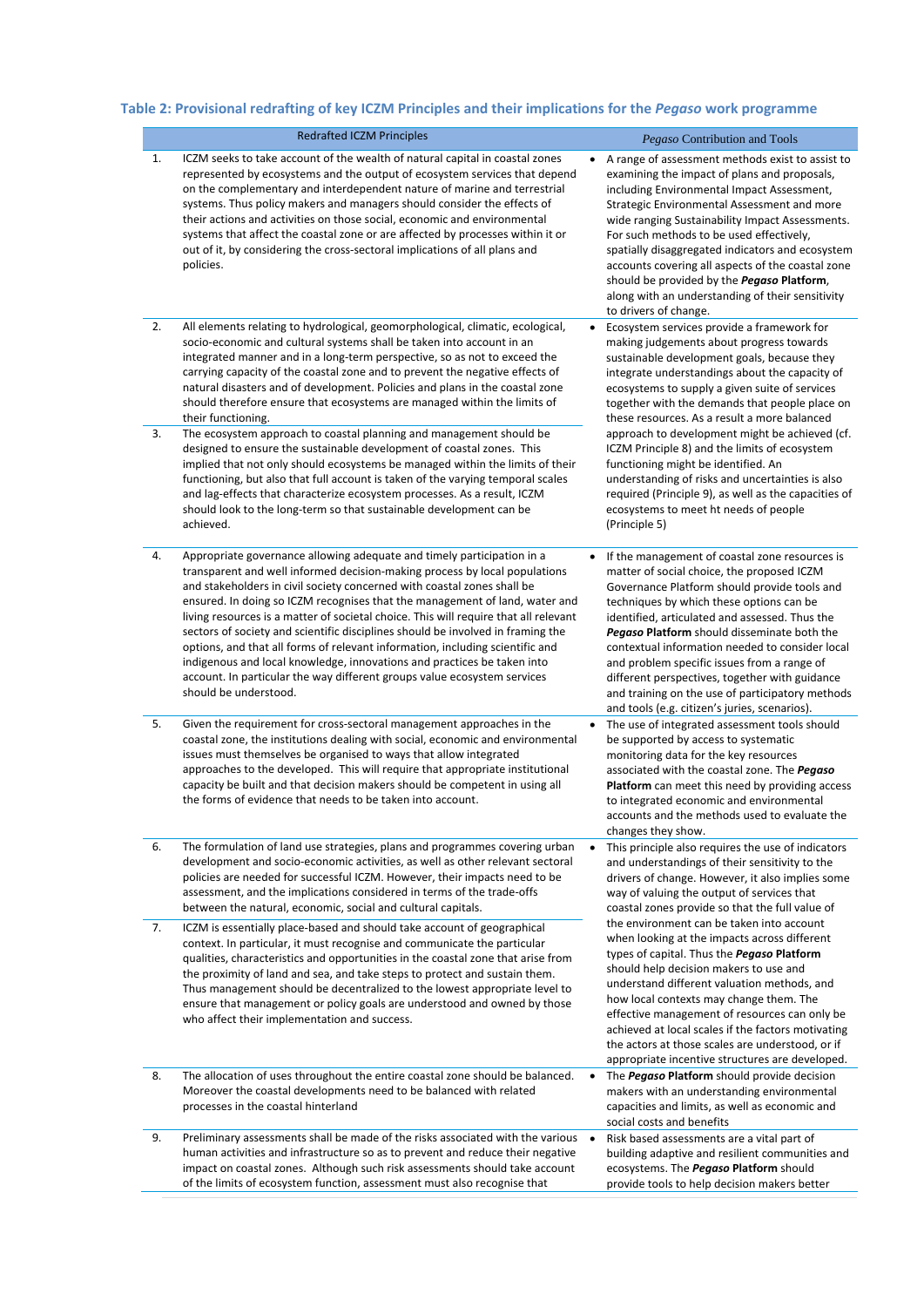change is inevitable, and so must be updated by periodic assessments in the light of changing circumstances. ICZM must be framed as an adaptive process.

10. Damage to the coastal environment shall be prevented and, where it occurs, appropriate restoration shall be effected.

understand the risks and uncertainties associated with plans and activities, and guidance in setting and monitoring safe minimum standards for resource use.

 The *Pegaso* **Platform** should provide stakeholders with tools such as full cost accounting methods for calculating damage and restoration costs, and the minimum levels of natural capital needed for sustainability.

In drawing up Table 2 we have also attempted to track some of the implications of the framework for the *Pegaso* **work programme** in general, and the design of the *Pegaso* ICZM Governance Platform in particular. Again a number of issues are evident, namely:

- That the application of the principles (e.g. Principle 1) will require the development an appropriate indicator set *and* a good understanding of the direct and indirect drivers of change**.** The task of developing indicators is covered in WP4 (T4.1), and although it is proposed that this work should be based on the DPSIR concept, which captures some aspects of causality, the use of such indicator for making impact assessments will only be successful if an empirical or expert-based modelling framework is also available to potential users (Potschin, 2009). The accounting framework being developed in WP4 might provide a way of looking at the relationships between indicators in a systematically way, although it is unlikely to cover all the relationships that would need to be considered.
- That given the emphasis that the principles give to the goal of achieving sustainable or balanced development, an understanding of environmental limits or capacities, and how these vary spatially, must be an essential part of any future Governance Platform. At present there is **no task** within the work programme (esp. WP4) that specifically **deals with the notion of thresholds and limits**, although these topics are implicitly covered in the scenario component (T4.3). In developing the future work programme for the consortium, the issue of limits and capacities could be introduced as a useful cross-cutting theme to link the futures work with that dealing with indicators. Given that decisions about limits and capacities are based on both scientific understandings and societal choice, it should also be a focus in the development of participatory tools and discussed in the Cases.
- That by emphasising the role of ecosystem services and the idea that decisions about them are a matter of social choice, then the issue of values and valuation must become a significant part of any future work programme. In the long term the Platform must therefore support users in exploring these issues, and in looking at how values might change in the context of different plans and policies. Economic valuation is a topic being explored in WP4 (T4.5), and it is essential that this work is taken forward by showing how it can be used in different decision making contexts, by linking it to the accounts work, the scenarios and participatory methods. Full‐cost, accounting methods for natural capital represent one way forward in *Pegaso*, and potentially link valuation work to notions of 'safe minimum standards' and the formulation of sustainability limits.
- That by highlighting the importance of **understanding risk and uncertainty**, the revised principles highlight a potential gap in the current *Pegaso* work programme, in that there is no task in WP4 that specifically deals with these issues, nor that of resilience. Like the notion of limits and capacities, however, risk is a topic that cuts across many concerns, and could be used as a theme to link different work areas. However, in the long term, if the Platform is to support the implementation the ICZM Principles, it should explicitly support the use of more formal risk assessment methods.
- Finally, by emphasising the importance of 'local specificity' and the view that ICZM is essentially 'place‐based', in developing tools and the training necessary to use them there has to be great emphasis on helping people to both frame issues for themselves and apply generic approaches to resolve them. The challenge for **place-based approaches** is to understand how knowledge and experience can be transferred from one location to another and across scales. The *Pegaso* work programme explicitly recognises the need develop understandings across different scales, but in thinking about the support the ICZM Platform might eventually provide, topics such as benefit transfer, the customisation of production functions for ecosystem services might also be considered, alongside more informal methods such as knowledge networks.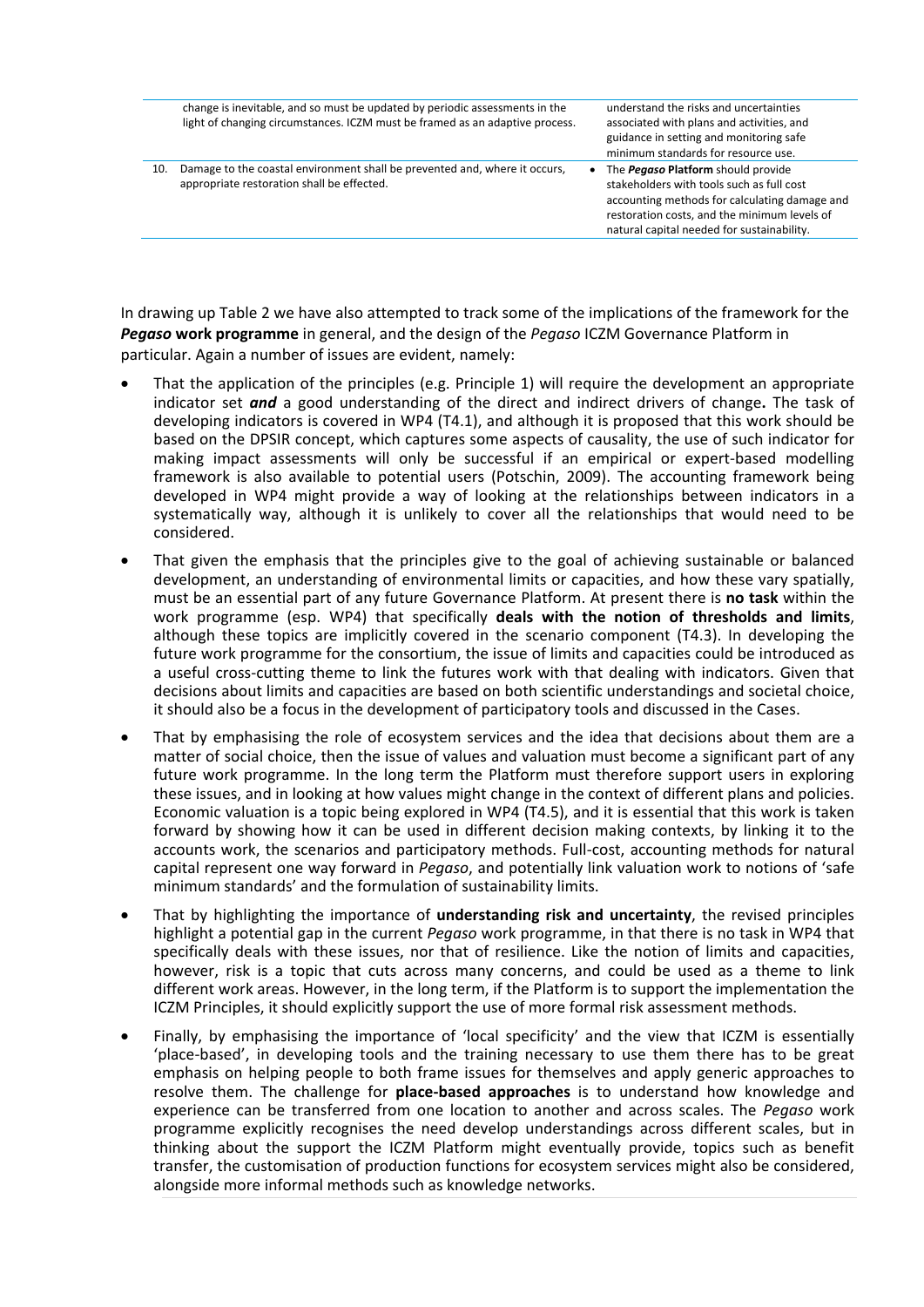### **4. The ICZM Process**

A review of the relationships between the ICZM Principles and those of the Ecosystem Approach is useful in terms of helping to ensure that the they are seem as mutually reinforcing sets of ideas and not competing frameworks. The redrafting of the principles that makes explicit reference to the key ideas in both also helps ensure that both frameworks continue to develop in ways that are relevant. Thus the introduction of the terminology surrounding ecosystem services into the ICZM framework and a demonstration of how they can be made operational should be part of the contribution that *Pegaso* can made to wider debates.

However, over-concern with redrafting the principles of 'ecosystem-based management' as they apply to the coastal zone might lead to an additional aspect of each of the frameworks being overlooked, namely that these ideas also need to be considered from a *process* perspective. That is they are as much about *designing* management and governance processes as they are in helping us set the objectives that that current or future management and governance structures might deliver. There are a number of case studies and other initiatives from which useful lessons can be drawn. For example, MAP has undertaken to implement an Ecosystem Approach (ECAP) at the regional scale of the Mediterranean, as a strategy for the comprehensive and integrated management of human activities affecting the marine ecosystem based on the best available scientific knowledge. This approach will follow the principles prescribed by the Convention on Biological Diversity (Nairobi, 2000). Other case studies and reviews include those of Diedrich et al. (2010), Cooper and Cummins (2009) and Hills et al. (2009). The importance of the *process* perspective on ICZM has recently been emphasised in the Final Report of SMAPIII Project<sup>9</sup>, The Way *Forward for the Mediterranean Coast*, and more generally in the UNEP Publication on *Ecosystem‐based Management<sup>10</sup>*. Both seek to provide a way of understanding sustainable development as a sequence of 'tangible levels of achievement' that can both be planed for and used to monitor progress. Thus both publications use the so-called 'Orders of Outcome' framework as a tool for assessing progress towards sustainable development. Four different orders of outcome are identified and it is useful to reflect upon them in the light of the revised principles set out above the evolving *Pegaso* work programme, and the 'Governance Platform' that it eventually seeks to create (cf. Figure 1):

- First order outcomes involve creating a the right 'enabling conditions' for sustainable development to occur, and can include the setting down of principles such as the ICZM Protocol, and the alignment of institutional structures, priorities and funding streams to the goals represented by these agreements. In this context, *Pegaso* can be seen as one of the developments that have occurred as a result of this enabling framework and its contribution must be judged against whether it facilitates the subsequent levels of outcome required for sustainable development; thus although the project has brought together a number of key stakeholders in the region the test will be whether the work can help stimulate the kinds of change needed for more sustainable use of the coastal zone to be achieved.
- Second order outcomes concern achieving behaviour change. As indicated in Fig. 1 this can involve training and awareness‐raising, as well as research, and this seems to justify the emphasis that *Pegaso* is placing on capacity building. However, as the Figure also emphasises, behaviour change can only be achieved if it is underpinned by a social learning process that must involve including those training and capacity building activities in the context of a reflective phase of piloting and testing. All ecosystem‐based approaches are fundamentally adaptive in their character, and involve an important element of learning by doing or 'community learning'. It therefore also include elements of problem focused 'action research' and trans‐disciplinarily. The implication for the *Pegaso* work programme is that if the ICZM Principles are to be applied and developed and appropriate tools and other support mechanisms developed through the Governance Platform, then several iterative phases are required so that the lessons from earlier stages of the work can be

1

<sup>9</sup> http://www.pap-thecoastcentre.org/pdfs/Final%20ICZM%20Policy%20Report.pdf<br><sup>10</sup> http://gpa.unep.org/documents/ecosystem-based\_management\_english.pdf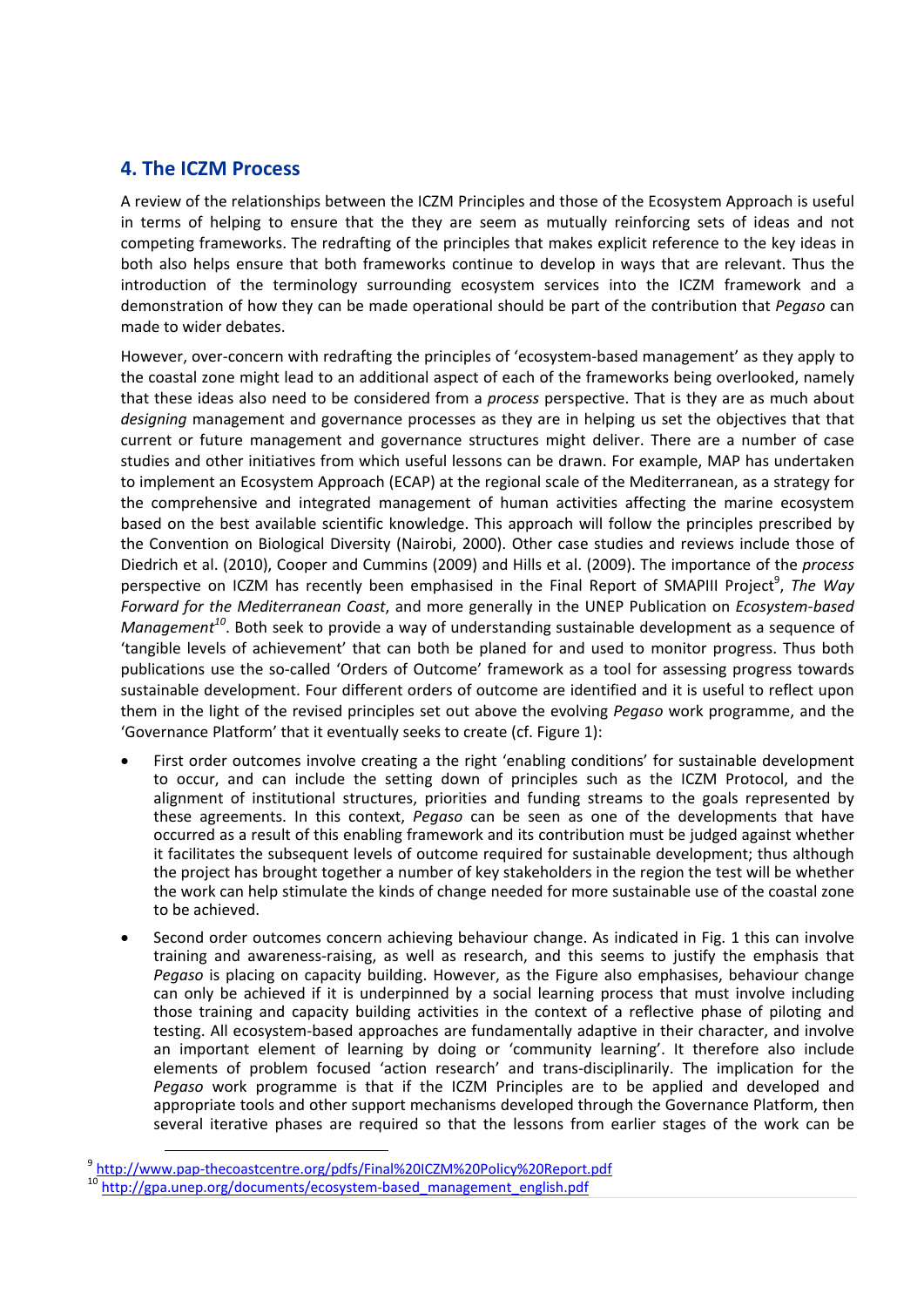

#### **Figure 1: Assessing ICZM Performance (after Shipman, 2010, original Shipman et al., 2009)**

digested and exploited. Thus ideally *Pegaso* must both reflect the principles of ICZM *and* the process by which it is implemented and develops. The resonances that the adaptive approach has with frameworks such as the implementation and appraisal cycles used in the business sector, and wider international management and reporting standards (e.g. ISO14001, CSR approaches) might also be examined of stronger links to the private sector are to be developed within *Pegaso.*

- Third order outcomes involve 'achieving results'. The lesson here for Pegaso is that if the switch from push to pull is to be achieved, then the outputs must be more an a pre-determined set of deliverables, but also include evidence on the ground of real behaviour change and real progress in overcoming current in the coastal zone. The role of the Cases work in Pegaso is perhaps key, in that they provide one way of generating the kinds of evidence required, although time‐scales may prevent any 'final' outcomes from being achieved and assessed. The Cases should perhaps be viewed as open‐air laboratories in which the ICZM principles and processes are tested even only partially, and not simply test‐beds for the tools that *Pegaso* seeks to provide. The work in the cases, as presently set up, will not, for example, allow the various stages in the ICZM Planning Process (Shipman, 2010) to be worked through and the barriers to implementing such a process examined.
- Fourth order outcomes involve 'achieving sustainability', and clearly involve achieving full integrated policy and management approaches and lasting institutional reform. The timetable and resources available for *Pegaso* clearly prevents any demonstrable outcomes being achieved at this level. However, the need to identify the adequacy of existing approaches and structures does make the case for the 'stock‐taking' activities that are planned as part of WP2. The outcomes from this work must set an agenda for the kinds of long‐term change that are required to transform the particular examples of best-practice and success at the project level to a more general patterns of activities. Part of the capacity building activities should, for example, include stimulating new consortia that can bid for funding and monitoring their success.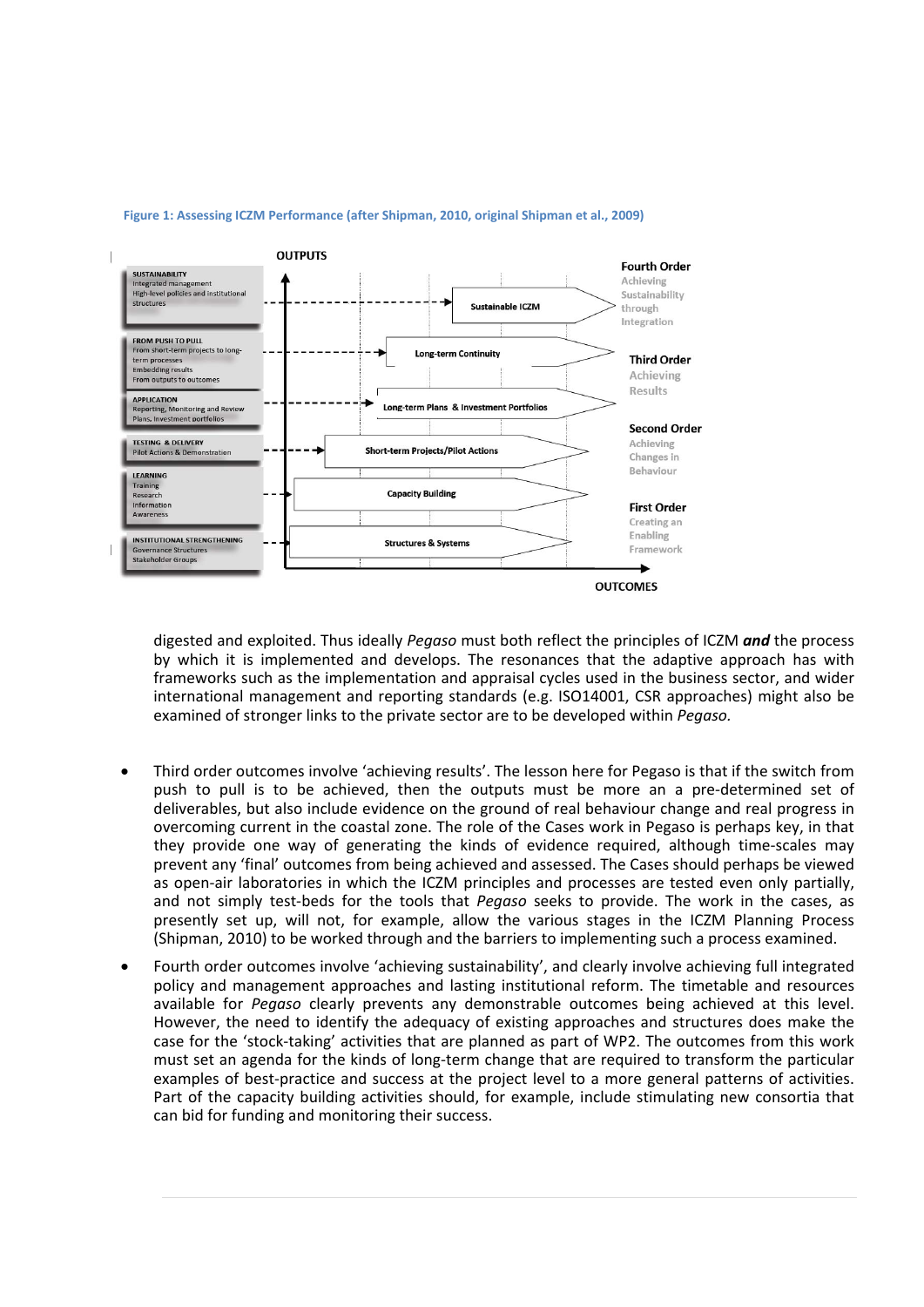### **5. Conclusion**

The aim of this document has been to review the conceptual basis of Integrated Coastal Zone Management (ICZM) and trace its relationship to the Ecosystem Approach (EsA). These are two important sets of ideas that set the context for *Pegaso* and it is vital that the connections between them are clearly documented. The review has emphasised that while both sets of ideas are now widely accepted and institutionalised in such documents as the ICZM Protocol for the Mediterranean, these frameworks continue to evolve as they come to be applied and new concepts develop. In reflecting upon the principles the ICZM Protocol in the context of the *Pegaso* project, we have suggested how they might be adapted to include more explicit reference to ecosystem services and the problem of valuation, which are only considered implicitly in current formulations.

This review of the principles of the ICZM Protocol has also emphasised that they must be considered both in terms of the way they help us shape the goals of policy and management *and* design the governance processes are needed to deliver them. The implications of accepting the precepts of ICZM and EsA as fundamentally adaptive, problem solving techniques are profound for *Pegaso*, in that suggests that its work programme should be designed to achieve demonstrable social learning outcomes and documented behaviour change.

Despite the long history of ICZM and the application of the EsA, it is clear that considerable challenges remain in embedding both in decision making. As McKenna et al. (2009, p.953) have argued not only must we attempt to express the principles that underlie such approaches clearly and precisely, but also emphasise that they constitute an 'indivisible set that cannot be picked through to find one to serve a specific policy outcome.' Achieving a balance between strategic and local concerns is perhaps one of the most difficult issues that we face in coastal zone management, along with the question of how we ensure that a narrow focus on coastal issues does not undermine or conflict with policy in the marine and terrestrial domains. A conclusion that we might draw from this analysis is that one of the key contributions that the *Pegaso* Governance Platform might make in the long terms, is helping to develop a framework of understanding in which such tensions and challenges can be resolved.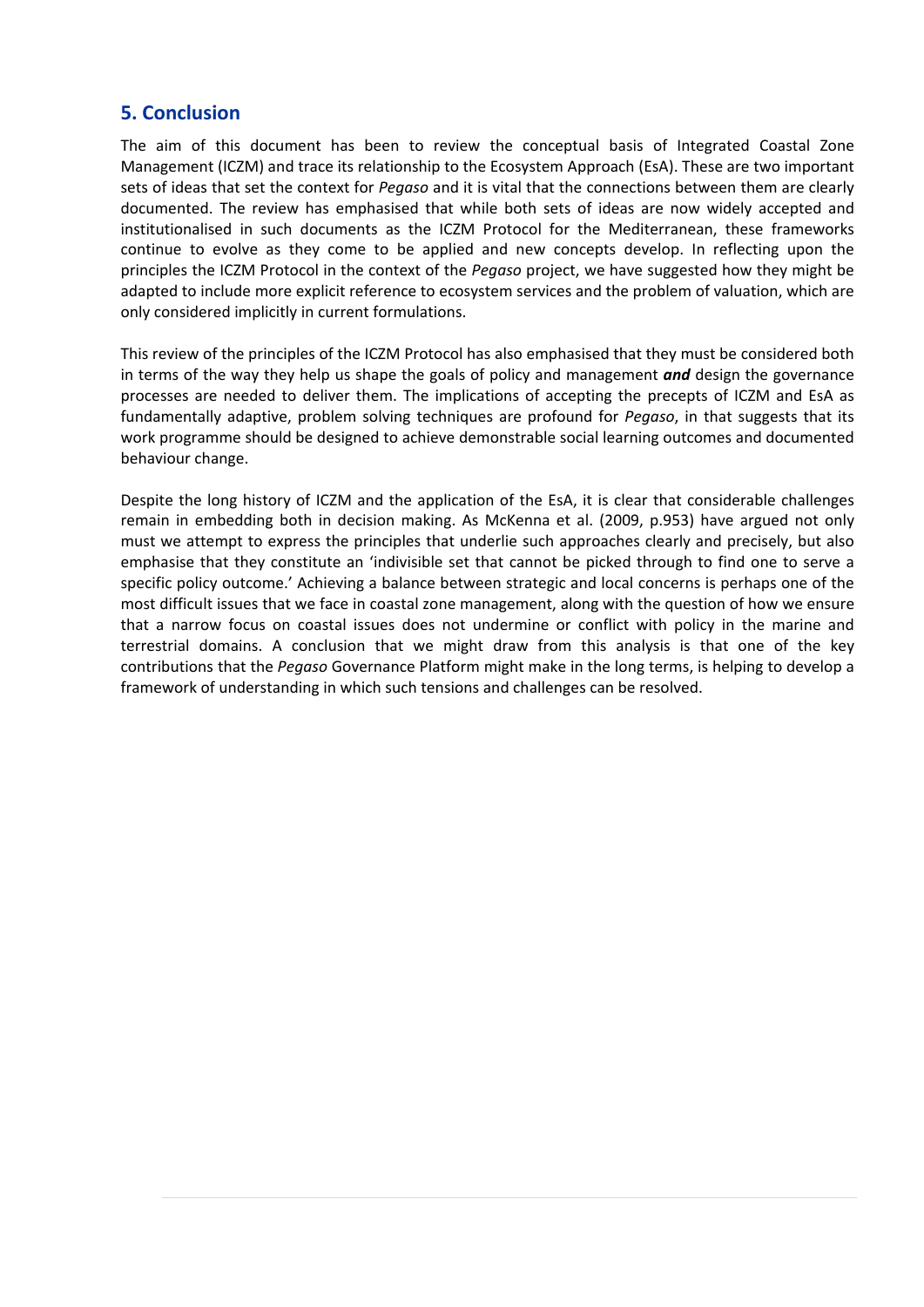#### **References**

- Cicin‐Sain, B. and S. Belfiore (2005): Linking marine protected areas to integrated coastal and ocean management: A review of theory and practice. *Ocean & Coastal Management* 48(11‐12): 847‐868.
- Cooper, J.A.G. and V. Cummins (2009): Coastal research and policy integration in North West Europe. The COREPOINT project. *Marine Policy* 33: 869–870.
- Define (2007): Public understanding of the concepts and language around ecosystem services and the natural environment (Defra Project NR0115) See: http://www.defra.gov.uk/wildlifecountryside/natres/nr0115.htm
- Defra (2007) Securing a healthy natural environment: an action plan for embedding the ecosystem approach: http://www.defra.gov.uk/wildlife‐countryside/pdf/natural‐environ/eco‐actionplan.pdf
- Defra (2010): Action Plan update. http://archive.defra.gov.uk/environment/policy/naturalenviron/documents/healthy‐nat‐environ.PDF
- Diedrich, A., Tintoré, J., and Navinés, F. Balancing science and society through establishing indicators for integrated coastal zone management in the Balearic Islands. *Marine Policy* 34: 772–781.
- Douvere, F. (2008): The importance of marine spatial planning in advancing ecosystem-based sea use management. *Marine Policy* 32: 762– 771
- Hartje, V., Klaphake, A. and R. Schliep (2003): *The international debate on the ecosystem approach: Critical Review, international actors, obstacles and challenges*. BfN Skripten 80.
- Henocque, Y (2003): Development of process indicators for coastal zone management assessment in France. *Ocean and Coastal Management* 46: 363–379
- Hills, J., Carlisle, M., Le Tissiera, M., Muirc, D. and C. Robinson (2009): Landscape‐scale analysis of ecosystem risk and returns: A new tool for ICZM. *Marine Policy* 33, 887‐900.
- Korn, H. (2006): The Ecosystem Approach of the CBD: the past, present demands, future perspectives. Presentation given at a workshop "The Ecosystem Approach of the CBD. Between Scientific Concepts and Practical Demands. Salzau, Germany 29.05. 2006. Download: http://www.ecology.unikiel.de/salzau\_workshop2006/contributions/Korn - CDB\_Ecosystem\_Approach.pdf
- Maltby, E. (2000): Ecosystem Approach: From Principle To Practice. *Ecosystem Service and Sustainable Watershed Management in North China*, International Conference, Beijing, P.R. China, August 23 ‐ 25, 2000.
- McKenna, J., Coopera, J. and A.‐M. O'Haganb (2008): Managing by principle: A critical analysis of the European principles of Integrated Coastal Zone Management (ICZM). *Marine Policy* 32: 941–955.
- Müller, F. (2006): *Ecosystems: Questions, Concepts, Theories and Indicators.* Presentation given at a workshop "The Ecosystem Approach of the CBD. Between Scientific Concepts and Practical Demands. Salzau, Germany 29.05. 2006. Download: http://www.ecology.unikiel.de/salzau\_workshop2006/contributions/Mueller - Ecosystem\_Concepts.pdf
- O'Hagan, A.‐M. and R. Ballinger (2009): Coastal governance in North West Europe: An assessment of approaches to the European stock take. Marine Policy 33, 912–922.
- O'Riordan, T. (2000): *Environmental Science for Environmental Managers*, Longman.
- Potschin, M. (2009): Land use and the state of the natural environment. *Land Use Policy* 26(1): S170‐S177.
- Potschin, M., Fish, R. and Haines‐Young, R. (2008): The Parrett Catchment: A Case Study to develop tools and methodologies to deliver an Ecosystems Approach (Catchments Futures). Report to Defra, Project Code NR0111. Download at: www.catchmentfutures.org.uk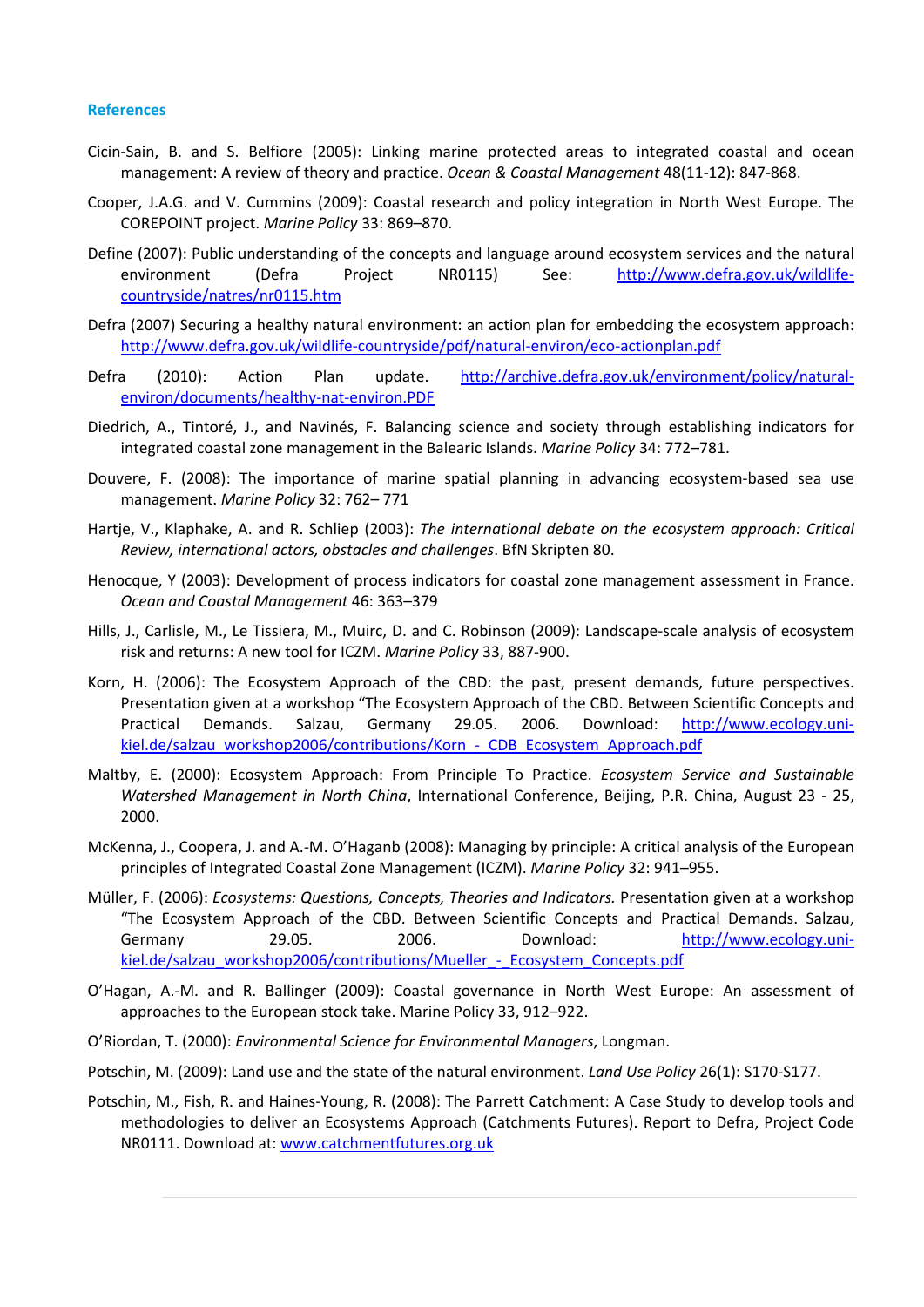- Shepherd, G. (2004): *The Ecosystem Approach: Five Steps to Implementation*. IUCN, Gland, Switzerland and Cambridge, UK, 30 pp.
- Shipman, B. (2010): Personal Communication.
- Shipman, B.; Henocque, Y. and C. Ehlers (2009): The way forward for ICZM in the Mediterranean a framework for implementing regional ICZM policy at the national and local level. Final ICZM Policy report. PAP/RAC Consultants.
- Smith, R.D., and E. Maltby (2003): *Using the Ecosystem Approach to Implement the Convention on Biological Diversity: Key Issues and Case Studies.* IUCN, Gland, Switzerland and Cambridge, UK. x + 118 pp.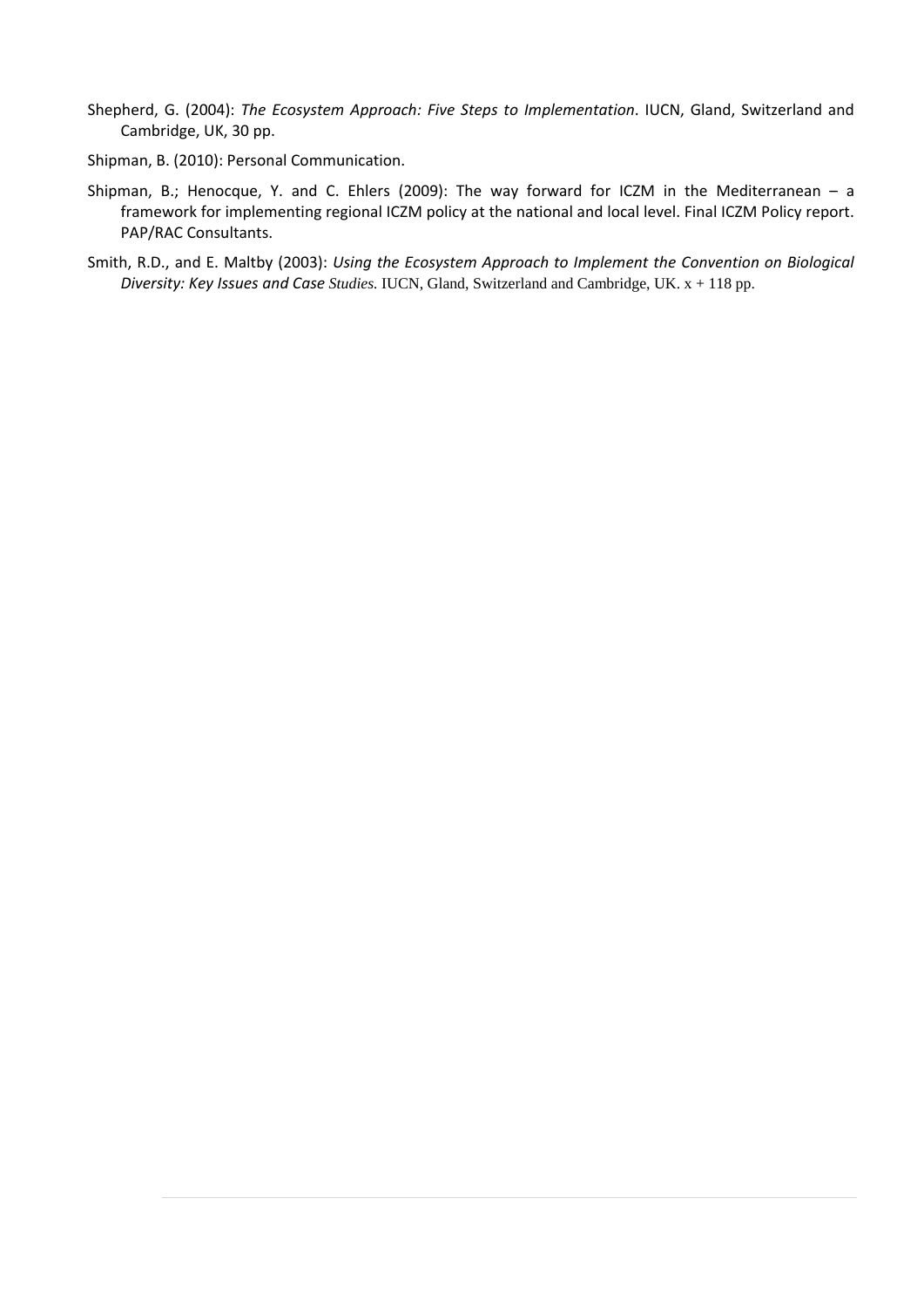#### **Appendix 1.1: ICZM Principles (source: Protocol on Integrated Coastal Zone Management in the Mediterranean**<sup>11</sup>)

| (a) | The biological wealth and the natural dynamics and functioning of the intertidal area<br>and the complementary and interdependent nature of the marine part and the land<br>part forming a single entity shall be taken particularly into account.                                                                           |
|-----|------------------------------------------------------------------------------------------------------------------------------------------------------------------------------------------------------------------------------------------------------------------------------------------------------------------------------|
| (b) | All elements relating to hydrological, geomorphological, climatic, ecological, socio-<br>economic and cultural systems shall be taken into account in an integrated manner,<br>so as not to exceed the carrying capacity of the coastal zone and to prevent the<br>negative effects of natural disasters and of development. |
| (c) | The ecosystems approach to coastal planning and management shall be applied so as<br>to ensure the sustainable development of coastal zones.                                                                                                                                                                                 |
| (d) | Appropriate governance allowing adequate and timely participation in a transparent<br>decision-making process by local populations and stakeholders in civil society<br>concerned with coastal zones shall be ensured.                                                                                                       |
| (e) | Cross-sectorally organized institutional coordination of the various administrative<br>services and regional and local authorities competent in coastal zones shall be<br>required.                                                                                                                                          |
| (f) | The formulation of land use strategies, plans and programmes covering urban<br>development and socio-economic activities, as well as other relevant sectoral policies,<br>shall be required.                                                                                                                                 |
| (g) | The multiplicity and diversity of activities in coastal zones shall be taken into account,<br>and priority shall be given, where necessary, to public services and activities<br>requiring, in terms of use and location, the immediate proximity of the sea.                                                                |
| (h) | The allocation of uses throughout the entire coastal zone should be balanced, and<br>unnecessary concentration and urban sprawl should be avoided.                                                                                                                                                                           |
| (i) | Preliminary assessments shall be made of the risks associated with the various human<br>activities and infrastructure so as to prevent and reduce their negative impact on<br>coastal zones.                                                                                                                                 |
| (i) | Damage to the coastal environment shall be prevented and, where it occurs,<br>appropriate restoration shall be effected.                                                                                                                                                                                                     |

<u>.</u>

<sup>&</sup>lt;sup>11</sup> http://www.pap-thecoastcentre.org/razno/PROTOCOL%20ENG%20IN%20FINAL%20FORMAT.pdf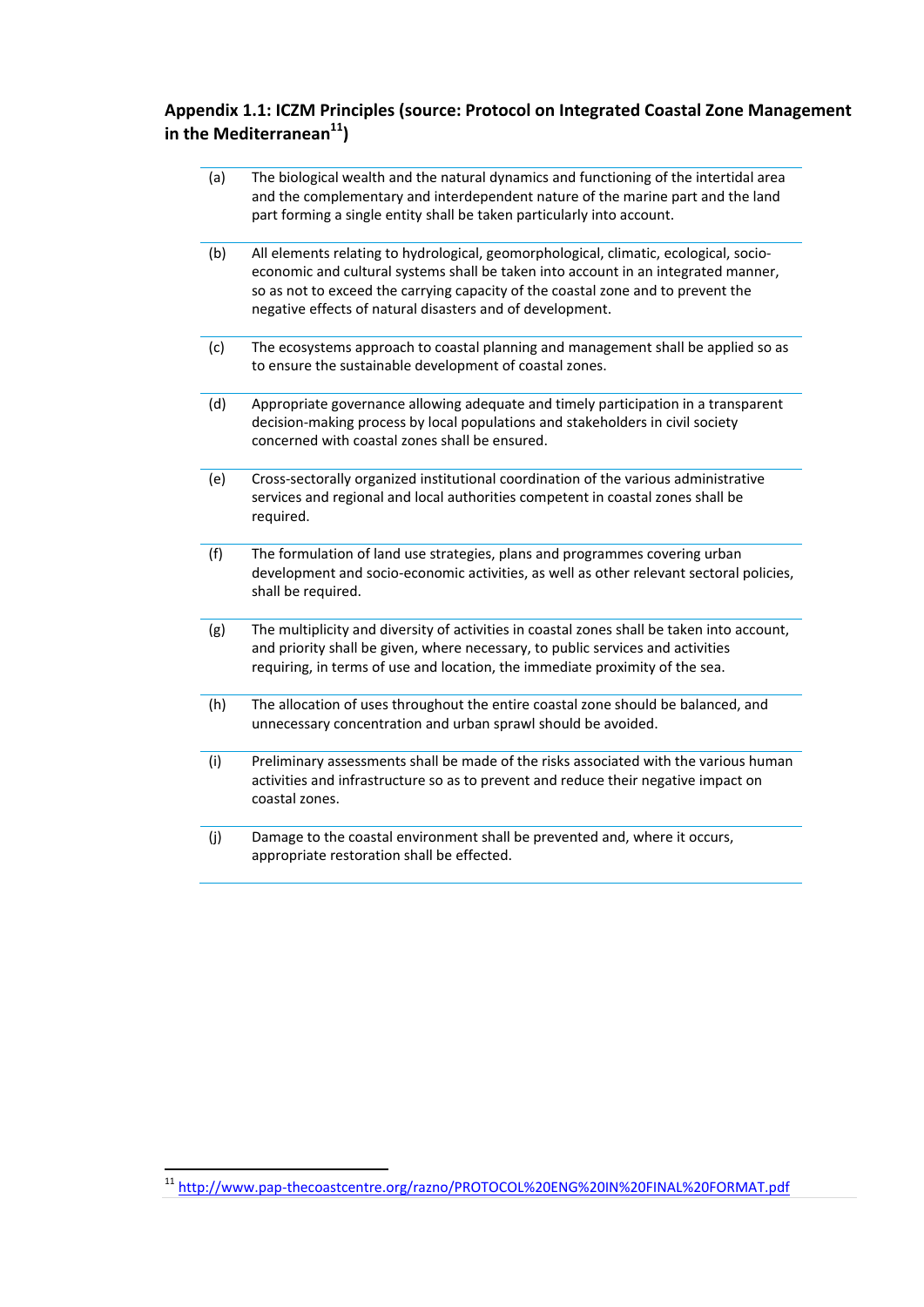#### **Appendix 1.2: The Principles of the Ecosystem Approach**

#### *Adopted by The Conference Of The Parties to the Convention On Biological Diversity at its Fifth Meeting, Nairobi, 15‐26 May 2000. Decision V/6, Annex 1. CBD COP‐5 Decision 6 UNEP/CBD/COP/5/23*

- 1. The objectives of management of land, water and living resources are a matter of societal choice.
- 2. Management should be decentralised to the lowest appropriate level.
- 3. Ecosystem managers should consider the effects (actual or potential) of their activities on adjacent and other ecosystems.
- 4. Recognising potential gains from management, there is usually a need to understand and manage the ecosystem in an economic context. Any such ecosystem-management programme should:
	- a. Reduce those market distortions that adversely affect biological diversity;
	- b. Align incentives to promote biodiversity conservation and sustainable use; and
	- c. Internalise costs and benefits in the given ecosystem to the extent feasible.
- 5. Conservation of ecosystem structure and functioning, in order to maintain ecosystem services, should be a priority target of the Ecosystem Approach.
- 6. Ecosystems must be managed within the limits of their functioning.
- 7. The Ecosystem Approach should be undertaken at the appropriate spatial and temporal scales.
- 8. Recognising the varying temporal scales and lag-effects that characterise ecosystem processes, objectives for ecosystem management should be set for the long term.
- 9. Management must recognise that change is inevitable.
- 10. The Ecosystem Approach should seek the appropriate balance between, and integration of, conservation and use of biological diversity.
- 11. The Ecosystem Approach should consider all forms of relevant information, including scientific and indigenous and local knowledge, innovations and practices.
- 12. The Ecosystem Approach should involve all relevant sectors of society and scientific disciplines.

Note: These are the principles set down in the 1998, 'Malawi workshop'